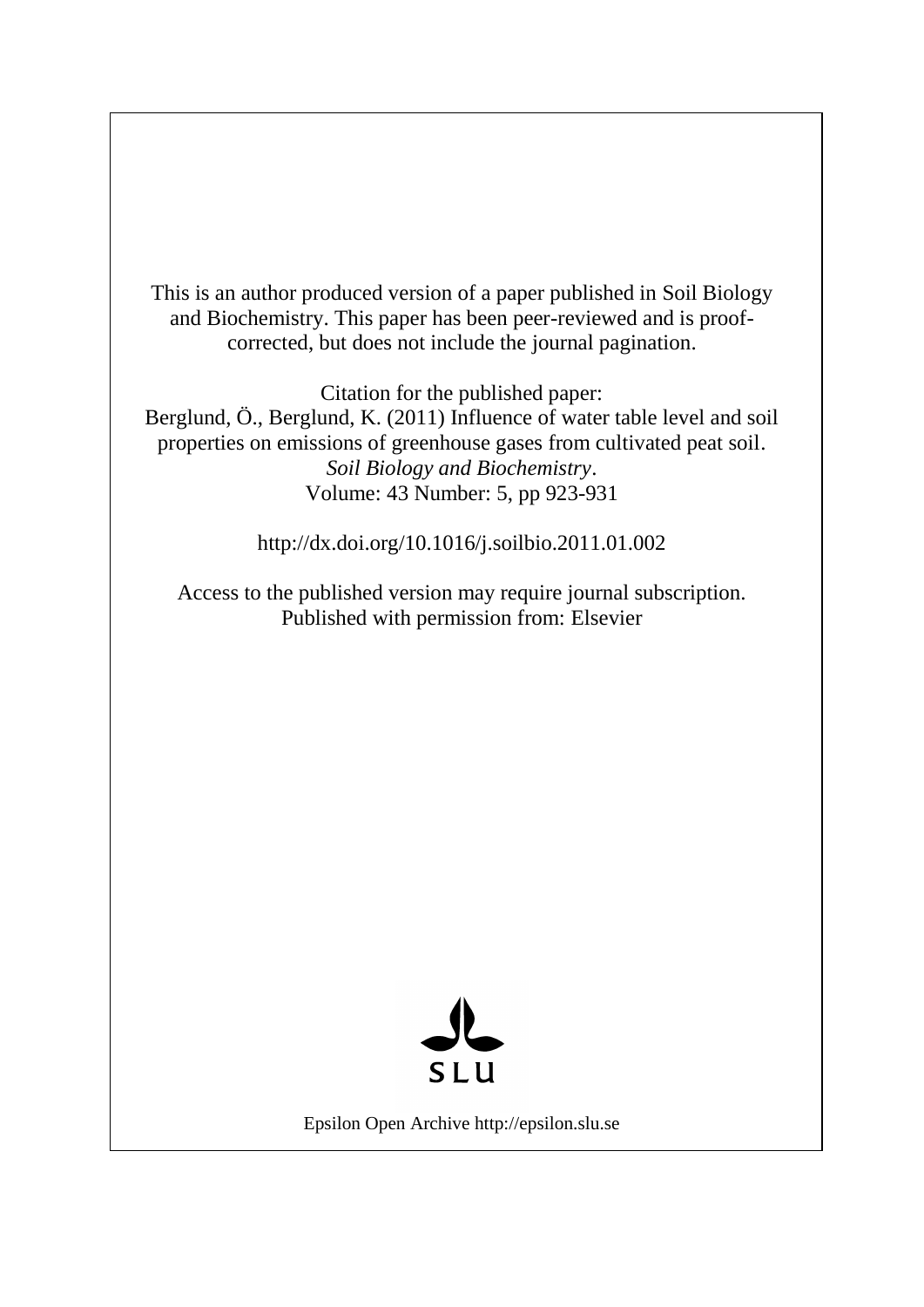## **Influence of water table level and soil properties on emissions of greenhouse gases from cultivated peat soil**

*Berglund, Ö. & Berglund, K.* 

## **Abstract**

A lysimeter method using undisturbed soil columns was used to investigate the effect of water table depth and soil properties on soil organic matter decomposition and greenhouse gas (GHG) emissions from cultivated peat soils. The study was carried out using cultivated organic soils from two locations in Sweden: Örke, a typical cultivated fen peat with low pH and high organic matter content and Majnegården, a more uncommon fen peat type with high pH and low organic matter content. Even though carbon and nitrogen contents differ greatly between the sites, carbon and nitrogen density are quite similar. A drilling method with minimal soil disturbance was used to collect 12 undisturbed soil monoliths  $(50 \text{ cm high}, \infty29.5)$ cm) per site. They were sown with ryegrass (*Lolium perenne*) after the original vegetation was removed. The lysimeter design allowed the introduction of water at depth so as to maintain a constant water table at either 40 cm or 80 cm below the soil surface.  $CO<sub>2</sub>$ , CH<sub>4</sub> and N<sub>2</sub>O emissions from the lysimeters were measured weekly and complemented with incubation experiments with small undisturbed soil cores subjected to different tensions (5, 40, 80 and 600 cm water column).  $CO<sub>2</sub>$  emissions were greater from the treatment with the high water table level (40 cm) compared with the low level (80 cm). N<sub>2</sub>O emissions peaked in springtime and CH<sup>4</sup> emissions were very low or negative. Estimated GHG emissions during one year were between 2.70 and 3.55 kg  $CO<sub>2</sub>$  equivalents m<sup>-2</sup>. The results from the incubation experiment were in agreement with emissions results from the lysimeter experiments. We attribute the observed differences in GHG emissions between the soils to the contrasting dry matter liability and soil physical properties. The properties of the different soil layers will determine the effect of water table regulation. Lowering the water table without exposing new layers with easily decomposable material would have a limited effect on emission rates.

## **Keywords**

Peat soils; greenhouse gas emission; groundwater level; agricultural soils; lysimeter;  $CO_2$ ; organic soils.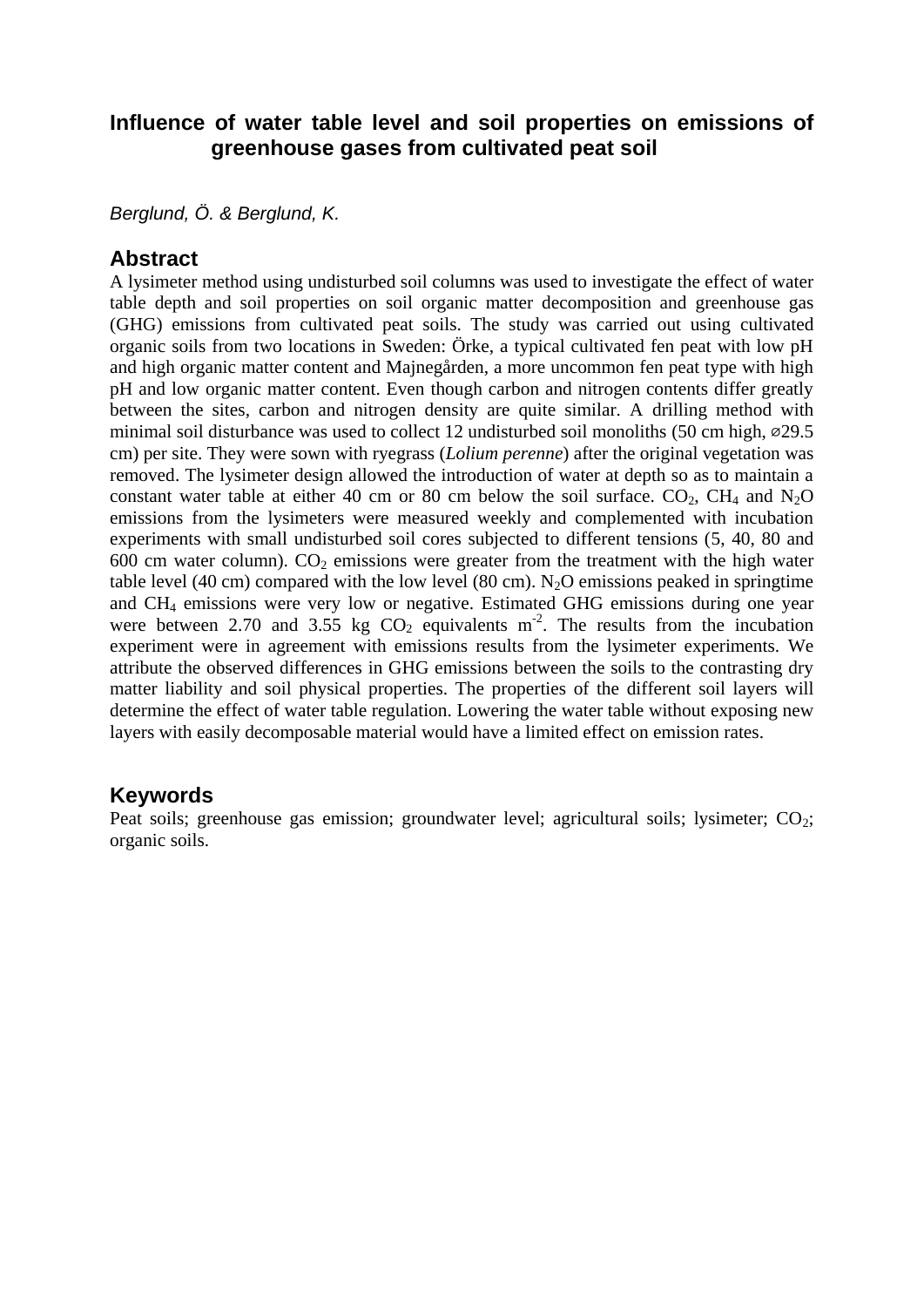# **1. Introduction**

Peatlands are areas of the pedosphere that are particularly active in the flux of the greenhouse gases carbon dioxide  $(CO_2)$ , methane  $(CH_4)$  and nitrous oxide  $(N_2O)$  between soil and the atmosphere. Natural water-saturated peatlands sequester large amounts of  $CO<sub>2</sub>$  from the atmosphere and emit CH<sup>4</sup> (Martikainen et al., 1995). Drainage and cultivation of peat soils increase soil aeration and reverses the carbon flux into net  $CO<sub>2</sub>$ emissions, while CH<sub>4</sub> emissions decrease and cultivated peat soils may even act as sinks for CH<sup>4</sup> (Maljanen et al., 2003b). Fertile peat soils are potential sources of  $N_2O$  when drained (Regina et al., 1996). This change from a carbon sink to a source is a major global environmental concern.

Drained peatlands subside due to consolidation, shrinkage, compaction and oxidation of the organic material (Berglund, 1996). Losses of peat can also occur due to fire or wind and water erosion. Peat soils drained for agriculture have been estimated to subside due to oxidation at a rate between 2 and 20 mm per year (Schothorst, 1977; McAfee, 1985; Berglund, 1996; Wösten et al., 1997; Schipper & McLeod, 2002) and will continue to subside until the water table reaches the soil surface (McAfee, 1985; Reddy et al., 2006) or until all peat is oxidized. This means that a 1 m deep peat profile could be completely gone 50 years after drainage despite carbon input from crop production (Berglund, 2008). This effect is visualized by the Holme post (Hutchinson, 1980) and a concrete monument at the Everglades experiment station (Stephens, 1956). Restoring these soils as carbon sinks while keeping them in production is unlikely (Stephens, 1956; Paustian et al., 1998), we can only slow down or speed up the decomposition process. Contrary to natural peatlands where plant debris is accumulated, the crop produced on these fields is removed from the field and the root material is easily and quickly decomposed (Kirchmann & Bergqvist, 1989). Therefore it is only the decomposition of the parent peat material that is of interest in a GHG emission perspective, not the carbon in- or output originating from the plant. In this study we compared the effect of different agricultural management options on the breakdown of the peat regardless of the above ground carbon input of the plant that is removed every year.

The water table depth in peatlands influences greenhouse gas emission rates but earlier research has given highly contrasting results. This is probably due to the large variation in soil properties. Mundel (1976) reported that  $CO<sub>2</sub>$  release peaked at 90 cm drainage depth in lysimeter experiments, whereas Wessolek et al.  $(2002)$  recorded peak  $CO<sub>2</sub>$ release between matric suction corresponding to drainage depths of 10 and 60 cm in incubation experiments. Mäkiranta (2009) found that the instantaneous effect of water level followed a Gaussian form with the highest respiration with a water level of 61 cm. Renger et al. (2002) showed that  $CO<sub>2</sub>$  emissions doubled with the groundwater level at 80 cm depth compared with 30 cm depth. The influence of water table level was questioned by Joosten & Clarke (2002), who found that the highest mineralisation rate was observed with the groundwater level at 80-90 cm depth, but that a groundwater level at 17-60 cm still had 80% of the maximum mineralisation rate. Several authors (Freeman et al., 1996; Aerts and Ludwig, 1997; Maljanen et al., 2001; Campbell et al., 2004; Lafleur et al., 2005; Nieveen et al., 2005) argue that the correlation between groundwater depth (and therefore top soil moisture content) and  $CO<sub>2</sub>$ emission is poor.

N2O emissions from cultivated peat soils show a great variation in time and space (Wessolek et al., 2002) and depend on a number of factors (Regina et al., 2004) such as drainage, peat type, climate and fertilisation. Initial lowering of the water table generally increases the  $N_2O$  emission rate but the long-term influence of drainage depth is not as straightforward (Regina et al., 1996; Maljanen et al., 2003c; Klemedtsson et al., 2005)

Many investigations of GHG emissions from peat soils have been conducted under uncontrolled conditions in the field (Nykänen et al., 1995; Freeman et al., 1996; Silvola et al., 1996; Flessa et al., 1998) or on disturbed soil samples (Freeman et al., 1996; Aerts and Ludwig, 1997; Best and Jacobs, 1997; Chapman and Thurlow, 1998) where the original structure of the peat profile and its characteristic hydrological features are lost. Information on the peat soil profile and the properties of the soils has in many cases been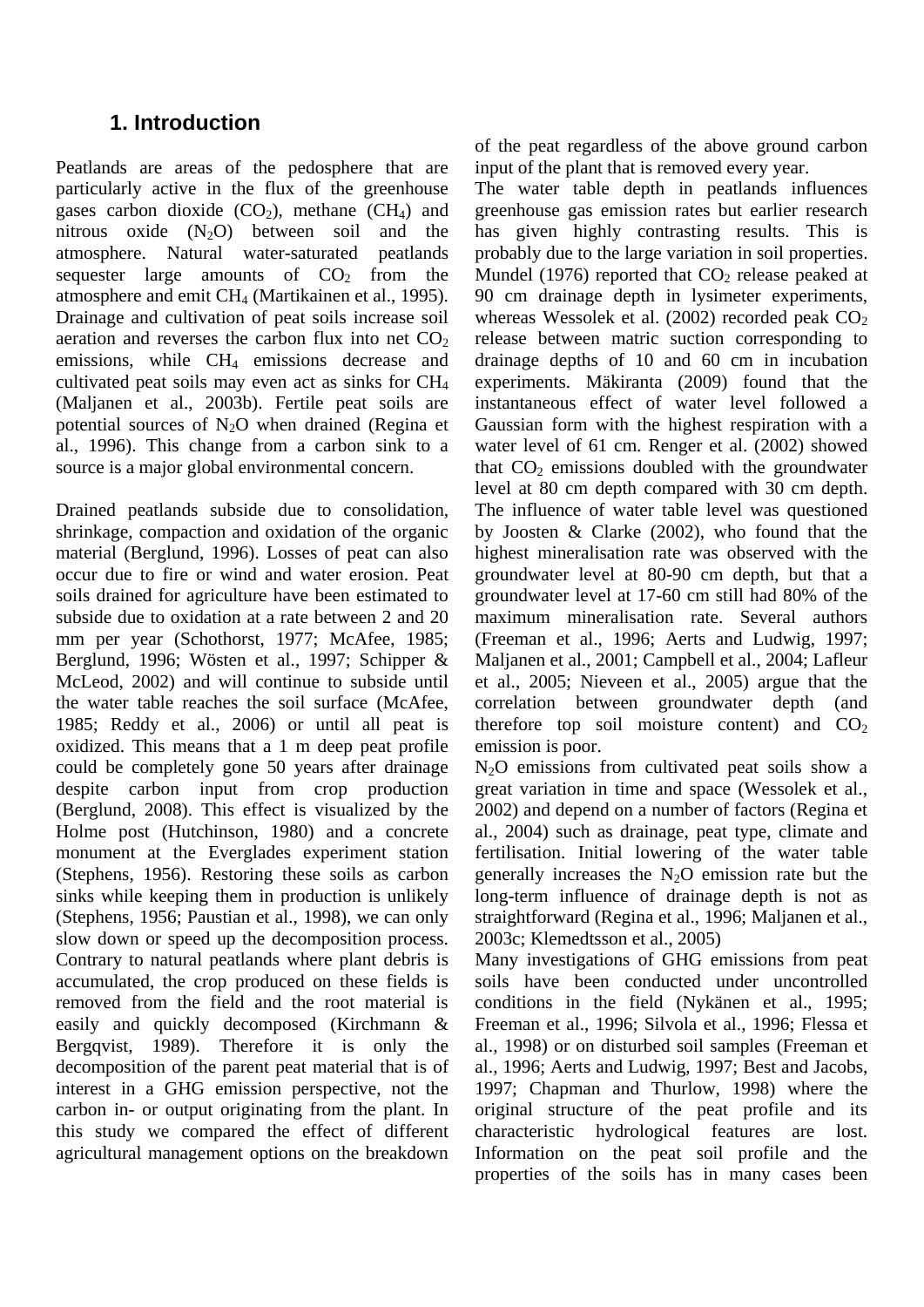lacking or insufficient (Freeman et al., 1996; Koizumi et al., 1999; Regina et al., 2004), which makes interpretation of the results difficult. An essential feature in this study is the emission measurements from intact soil cores together with the collection of associated soil property data.

The main aim of this study were to examine if raising the water table from a normal drainage depth of 80 cm to 40 cm will decrease the greenhouse gas emissions from cultivated peat soils and evaluate how physical soil properties will influence the effect of water table regulation on greenhouse gas emissions.

We studied the effect of water table regulation and peat properties on soil decomposition and emissions of greenhouse gases from two cultivated fen peat soils with contrasting soil properties under a controlled water regime. The study was carried out at the university lysimeter site on undisturbed soil monoliths sown with ryegrass. Incubation experiments on small undisturbed soil cores were carried out to support the lysimeter experiment.

# **2 Materials and methods**

## *2.1 Study sites and soil types*

Twelve undisturbed soil monoliths were extracted from each of two sites, Örke in central Sweden  $(60.03^{\circ}N, 17.45^{\circ}E)$  and Majnegården in southern Sweden  $(58.13^{\circ} \text{ N}, 13.54^{\circ} \text{E})$ . Majnegården was drained in the 1920s and has been used mainly for grass and silage production and cattle grazing (Kasimir-Klemedtsson et al., 2009). Örke was drained 1938 (area B in McAfee (1985)) and is now mainly managed as grassland with hay production. The soils in the lysimeter experiments (Table 1)

**Table 1.** Soil classification for Majnegården and Örke. H1-10 denotes degree of decomposition (von Post, 1922) in topsoil/subsoil

|                         | Site                     |  |                         |          |  |  |
|-------------------------|--------------------------|--|-------------------------|----------|--|--|
| Classification          | Majnegården              |  | Örke                    |          |  |  |
| system                  |                          |  |                         |          |  |  |
| <b>US Soil Taxonomy</b> | Euic Terric Haplofibrist |  | Euic Typic Haplosaprist |          |  |  |
| WRB                     | Rheifibric<br>Histosol   |  | Rheisapric              | Histosol |  |  |
|                         | (eutric)                 |  | (eutric)                |          |  |  |
| Swedish system          | Fen peat H7-8/H1-2       |  | Fen peat H9-10/H8-9     |          |  |  |

were classified according to American Soil Taxonomy (Soil Survey Staff, 2003), the WRB system (FAO, 2001) and the national classification system of Sweden (Osvald, 1937). The degree of decomposition is indicated from H1 to H10, with classes from H1 to H3 being material undecomposed or with low degrees of decomposition, classes from H4 to H6 were partly decomposed materials, and classes from H7 to H10 well-decomposed peat according to von Post (1922). Örke is dominated by sedge-brown moss peat (*Carex-Amblystegium*) and Majnegården by reed peat (*Phragmites*).

## *2.2 Soil analysis*

Soil sampling at Majnegården was carried out after the last grass cut in the autumn of 2002 and at Örke late in the spring of 2003. Four replicate undisturbed soil cores (7.2 cm diameter, 10 cm high) were taken from five soil layers (0-10, 10-20, 20-30, 30-40 and 40-50 cm) at both sites. These undisturbed soil cores were used for determination of dry bulk density, water content at sampling and water content at matric potential -5, -30, -50, -70, -100 and -600 cm water column (Andersson, 1955). 1 cm water column is  $\approx$  1 hPa. All soil cores were vacuum-dried at 50-60 oC before dry bulk density measurements were made. Low temperature was used to avoid any loss of organic matter (OM) during the drying process (Landva et al., 1983). Physical wilting point (water content at matric potential 15000 cm water column) and particle density were determined on disturbed soil samples. Porosity was calculated from particle and dry bulk densities. Shrinkage was not considered when calculating water content at different tensions. Saturated hydraulic conductivity was determined using a constant head method (unit hydraulic gradient) on another set of undisturbed soil cores (4 replicates). Soil pH was measured in deionized water at a soil-solution ratio of 1:2.5 and organic matter content (loss on ignition) was determined by dry combustion at 550 °C for 8 h. Total carbon and nitrogen were analysed by drycombustion on a LECO CHN-932 analyser (St. Joseph, MI, USA).

#### *2.3 Lysimeter collection, set-up and construction*

A drilling method with minimal soil disturbance (Persson and Bergström, 1991) was used to collect 50 cm deep undisturbed soil monoliths. The casings consisted of PVC pipes (29.5 cm inner diameter and 59.8 cm length) that were lidded above and below and transported to the lysimeter site at the Agricultural University where the study was carried out. In lysimeter studies, shrinkage of peat soils on drying can create problems (Schwärzel et al., 2002) such as gas and water flux from the sides of the soil column. To overcome this problem, Cameron et al. (1990, 1992) constructed a special lysimeter where liquefied petroleum was injected into the gap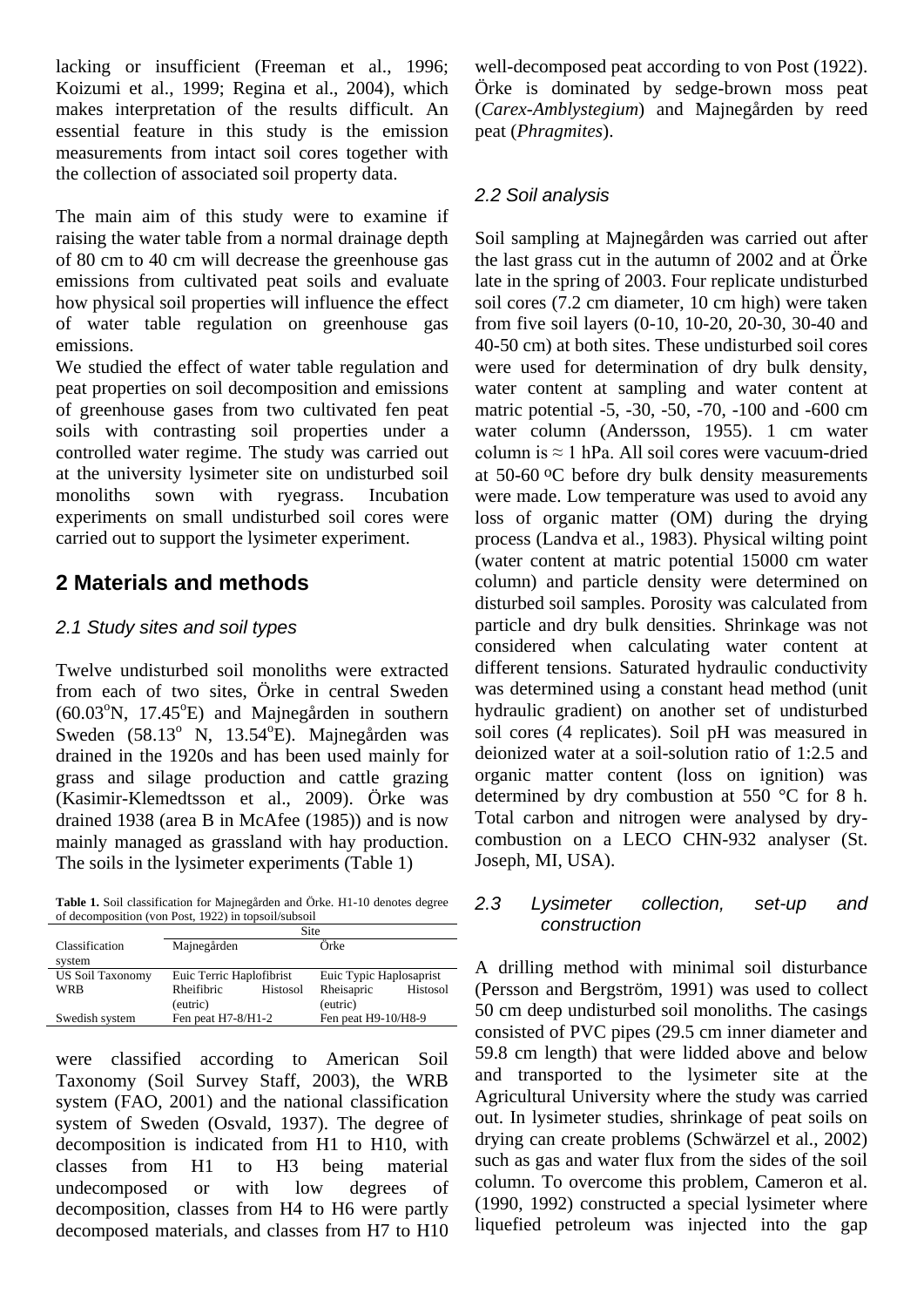between the lysimeter wall and the soil. In the present study, we constructed a system with an inner wall of 0.5 mm neoprene rubber sheet that was flexible, giving the peat core the opportunity to both shrink and swell. During the growing season, water was supplied from below with a 1-litre flask filled with water connected to an air trap. This flask was continuously filled so the water table level could be kept constant. The construction and set-up of this system are explained in detail in Berglund et al. (2010a).

#### *2.4 Treatments*

The effect of water table regulation on GHG emissions was studied using a factorial experimental design with four columns of each peat type. The following treatments were used:

- A. Static water table level at 40 cm depth (4+4\* lysimeters/site) WT@40 cm
- B. Static water table level at 80 cm depth (4 lysimeters/site) WT@80 cm
- C. (Originally planned to be a dynamic water table, but was not used. \*These lysimeters were transferred to WT@40 cm)

Before the imposition of the above treatments, the lysimeters were saturated from below with water, fertilised (0.25 g P as Ca(H<sub>2</sub>PO<sub>4</sub>)<sub>2</sub>, 4 g K as K<sub>2</sub>SO<sub>4</sub> and micronutrients including S and Mg) and sown with ryegrass (*Lolium perenne*).

#### *2.5 Lysimeter measurements*

Measurements started in spring 2004 and continued until April 2005. Meteorological monitoring was carried out at the lysimeter site during the entire experimental period. Soil moisture was measured in all the lysimeters prior to gas sampling with a Profile Probe PR-1 (Delta-T Devices) (measuring depths 10, 20, 30 and 40 cm) inserted into access tubes installed in the lysimeters. The voltage of the standing wave created by the Profile Probe, which is a measure of the dielectric properties of the soil, was captured with a Moisture Meter HH2 and calibrated for the soils from the two sites. The soil moisture for each depth was calculated from an average of three measurements per lysimeter. Before every reading, the probe was rotated 120 degrees. The grass was cut one day before gas measurements to estimate yield (see section 2.7). Gas flux from the soil was measured by the closed dark chamber method.

#### *2.6 Incubation experiment*

The incubation experiment was carried out with a separate set of undisturbed soil cores from Majnegården and Örke. The soil cores were collected in steel cylinders (10 cm high,  $\varnothing$ 7.2 cm) with holes in the cylinder wall to increase aeration (Robertsson et al., 1993). All soil cores were saturated with water for five days. Suction was applied to the soil cores until equilibrium was reached. The tension steps applied were -5, -40, -80 and -600 cm water column. The soil cores were collected from two different depths at Majnegården  $(0-10 \text{ cm and } 30-40 \text{ cm})$  and from the topsoil  $(0-10 \text{ cm})$ cm) at Örke (Table 2). Four to six replicates were used. Soil cores were kept at 20 $\degree$ C throughout the incubation experiment.

| Site and    | Degree of Loss on |            | Dry bulk            | Porosity   | Sat. hydr. cond. |
|-------------|-------------------|------------|---------------------|------------|------------------|
| depth       | decomp.           | ignition   | density             |            |                  |
| cm          | von Post          | $\%$ (w/w) | $g \text{ cm}^{-3}$ | $\%$ (v/v) | $cm h^{-1}$      |
| Majnegården |                   |            |                     |            |                  |
| $0 - 10$    | $H7-8$            | 32         | 0.64                | 69         | 12               |
| $10 - 20$   | $H7-8$            | 29         | 0.62                | 71         | 25               |
| 20-30       | $H3-4$            | 30         | 0.53                | 76         | 31               |
| 30-40       | $H1-2$            | 53         | 0.21                | 88         | 4                |
| $40 - 50$   | $H1-2$            | 48         | 0.21                | 89         | 71               |
| Örke        |                   |            |                     |            |                  |
| $0-10$      | $H9-10$           | 86         | 0.31                | 81         | 9                |
| $10 - 20$   | $H9-10$           | 86         | 0.28                | 82         | 13               |
| 20-30       | $H9-10$           | 86         | 0.22                | 86         | 12               |
| 30-40       | H8-9              | 81         | 0.22                | 86         | 12               |
| $40 - 50$   | H8-9              | 87         | 0.18                | 88         | 1                |

Table 2. Physical properties of the soils from Majnegården and  $\ddot{\circ}$  i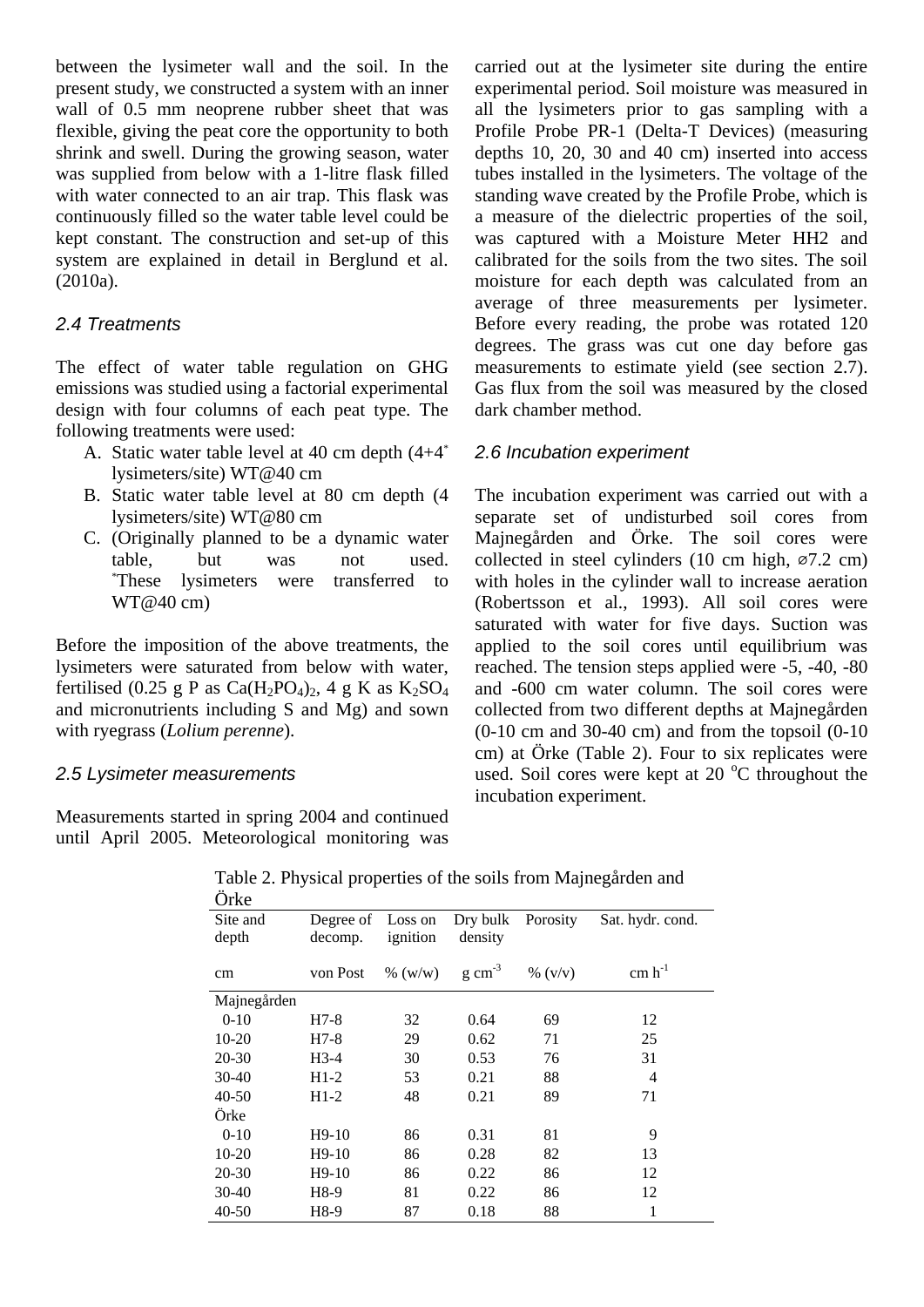### *2.7 Gas sampling and measurements*

During the growing season, weekly gas flux measurements were made in the lysimeter experiment using the closed dark chamber method (Mosier, 1990). The chamber was 20 cm high, insulated and covered with a reflecting layer. It was placed in a collar over the lysimeter, and sealed with an impermeable plastic material. The chambers were sampled at 10, 20, 30 and 40 minutes after closure by circulating air  $(300-500 \text{ mL min}^{-1})$  from the chambers through 22 mL headspace flasks (sealed with butyl rubber septa) for 30 seconds. A shorter sampling interval can be used when only  $CO<sub>2</sub>$  emissions are determined but the very low emission rates of  $CH<sub>4</sub>$  and N<sub>2</sub>O require longer collection periods. This method estimates the total respiration, this includes that from plants, newly formed (i.e. grass derived) OM and oxidation of the peat. As the chamber prevents light from reaching the plants, the uptake of  $CO<sub>2</sub>$  by photosynthesis is excluded from the flux (Kasimir-Klemedtsson et al., 1997) and  $CO<sub>2</sub>$  emission is used as a proxy for OM decomposition.

The soil cores in the incubation experiment (in the steel cylinders) were placed in air-tight PVC jars before gas emission measurements (Robertson et al., 1993). Ten mL of the atmosphere was sampled 1, 2 and 3 h after closure of the jars and collected in 22 mL headspace flasks sealed with butyl rubber septa.

All gas samples  $(CO_2, N_2O)$  and  $CH_4$  were analysed by gas chromatography (Klemedtsson et al., 1997). A preliminary study indicated that the increases in gas concentrations within the chamber headspace were generally linear over a sampling period of up to 4 hours. Therefore, the fluxes were calculated (Mosier & Mack, 1980) using linear regression and the ideal gas law from equation (1):

$$
F = \rho \times V/A \times \Delta c/\Delta t \times 273/(T + 273)
$$
  
(1)

where F is the flux (mg m<sup>-2</sup> h<sup>-1</sup>),  $\rho$  is the density of gas (mg m<sup>-3</sup>), V is the volume of chamber  $(m^3)$ , A is the base area of chamber  $(m^2)$ ,  $\Delta c/\Delta t$  is the average rate of change of concentration with time (ppmv  $h^{-1}$ ) and T is the temperature in the chamber  $(^{\circ}C)$ . We used measurements with a  $R^2$  of 0.85 or greater (94% of all  $CO<sub>2</sub>$  measurements) for  $CO<sub>2</sub>$  In the lysimeter experiment all measurements for  $N_2O$  and  $CH<sub>4</sub>$  were used regardless of  $R<sup>2</sup>$ . Cumulative fluxes were calculated by plotting daily mean fluxes against time, interpolating linearly between them, and integrating the area under the curve using the

software Grapher 6.3.28 (Golden software, Golden, Colorado, USA).

## *2.8 Statistics*

Diagnostic plots indicate that the normality assumption is reasonable. Differences in mean water content and mean GHG emissions between treatments and soils were tested with a mixed model for repeated measurements (special ANOVA routine) using SAS 8.2 software (Littel, 1996; SAS, 2006). No significant interaction between treatment and site was found. Differences of mean yield between sites and between treatments were tested both within the same soils and between the soils with one-way ANOVA with blocks and multiway ANOVA using SAS.

# **3 Results**

## *3.1 Soil physical and chemical properties*

Majnegården is a carbonate-rich fen peat with welldecomposed topsoil and a very low degree of decomposition in the subsoil (Table 2).

The upper layers at Majnegården have some mineral soil mixed in with the peat, which is reflected in a low loss on ignition and a very high dry bulk density. Only a limited amount of air can enter the compacted topsoil at small tensions (Figure 1).

### **Figure 1.**

The soil in the 30-40 cm layer, with its very compacted and layered structure, has very few macropores that can be drained at normal drainage depths (Figures 1 and 2).

### **Figure 2**

Örke is a very well-decomposed fen peat with dry bulk density and porosity values more representative of a cultivated peat soil (Table 2). The Örke profile has a great amount of air entering the upper layers at normal drainage (Figure 1 and 2). The saturated hydraulic conductivity at both sites is generally high, especially for peat soils with such a high degree of decomposition (Päivänen, 1973). The layered structure at 30-40 cm depth in the subsoil at Majnegården is probably the reason for the lower vertical hydraulic conductivity of this layer. The lime- and mineral-rich material mixed into the upper layers at Majnegården also has an effect on chemical properties such as pH (Table 3). Carbon and nitrogen contents differ greatly between the soils but the amount of carbon or nitrogen per volume (density), is quite similar. The carbon content is generally much higher in peat soils than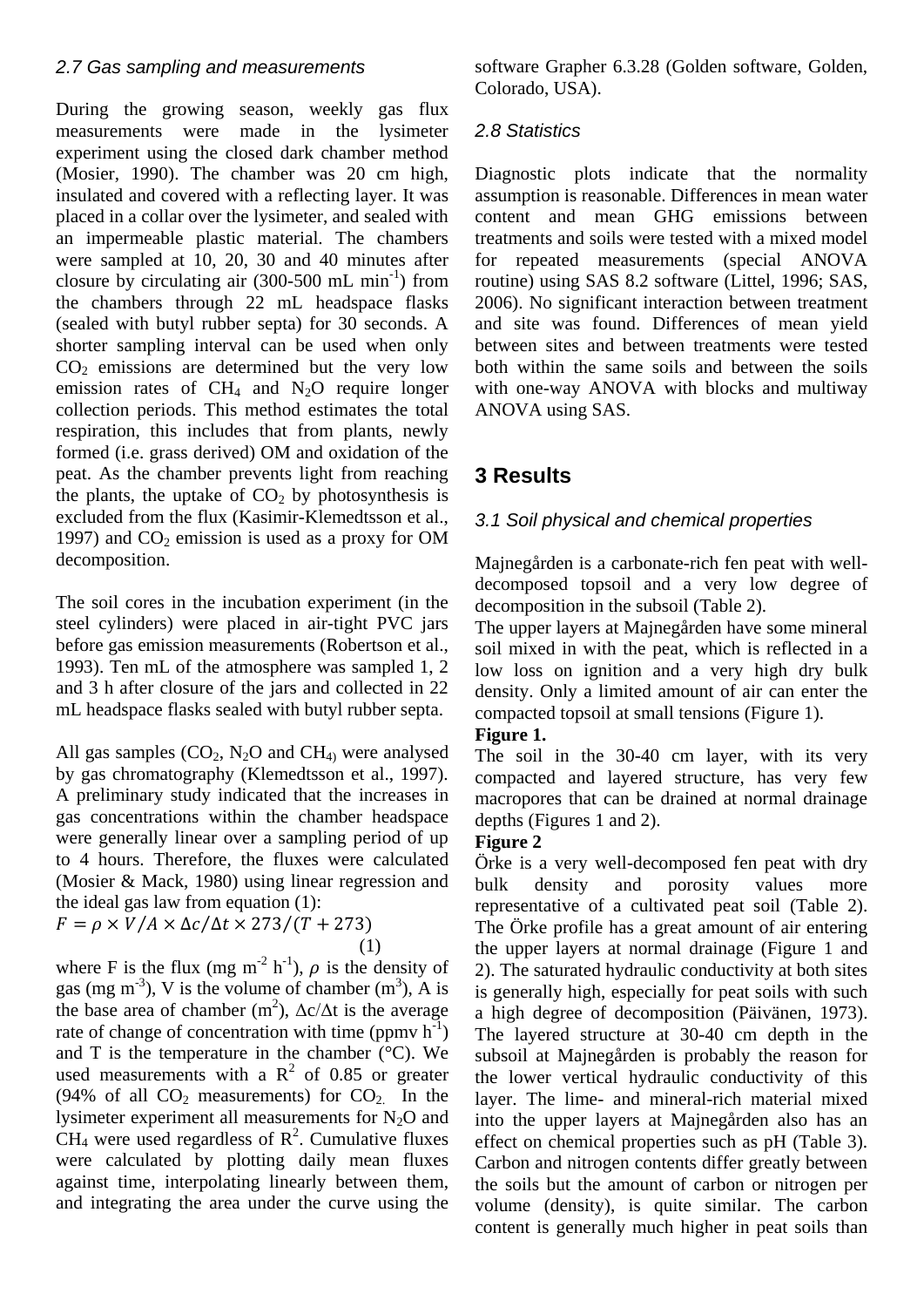| Site and depth | pH<br>(H <sub>2</sub> O) | Tot-C   | Org-C      | Carbon<br>density | Tot-N                    | Nitrogen<br>density   | C/N   |
|----------------|--------------------------|---------|------------|-------------------|--------------------------|-----------------------|-------|
| cm             |                          | % (w/w) | $\%$ (w/w) | $g \, dm^{-3}$    | $\%$ (w/w)               | $g \, \text{dm}^{-3}$ | ratio |
| Majnegården    |                          |         |            |                   |                          |                       |       |
| $0-10$         | 7.4                      | 21.4    | 17.6       | 113               | 1.48                     | 9.32                  | 11.9  |
| $10 - 20$      | 7.5                      | 21.4    | 17.6       | 109               | 1.48                     | 9.32                  | 11.9  |
| $20 - 30$      | 7.6                      | 25.3    | 23.9       | 127               | 1.45                     | 7.68                  | 16.4  |
| $30 - 40$      | 7.7                      | 27.5    | 27.5       | 58                | 1.34                     | 2.80                  | 20.6  |
| $40 - 50$      | 7.7                      |         | -          | -                 | $\overline{\phantom{a}}$ |                       |       |
| Örke           |                          |         |            |                   |                          |                       |       |
| $0 - 10$       | 5.9                      | 37.7    |            | 117               | 2.60                     | 7.80                  | 14.5  |
| $10 - 20$      | 5.7                      | 37.7    |            | 106               | 2.60                     | 7.80                  | 14.5  |
| $20 - 30$      | 5.6                      | 39.3    |            | 86                | 2.56                     | 5.63                  | 15.4  |
| $30 - 40$      | 5.6                      | 38.0    |            | 84                | 2.29                     | 5.04                  | 16.6  |
| $40 - 50$      | 5.1                      |         |            |                   |                          |                       |       |

Table 3. Chemical properties of the soils from Majnegården and Örke

in mineral soils, but the carbon density of the deepest layer at Majnegården is similar to that of clay topsoil. The C/N ratio is low in the topsoil and increases with depth and decreases with degree of decomposition at both sites. The Örke soil is a typical cultivated Swedish fen peat but the Majnegården soil, with its high pH, low organic matter content and high bulk density in the topsoil, is a very rare type. This type of soil is very fertile, and even though the area is small it plays an essential role in the production of high value crops such as carrots and potatoes (Berglund & Berglund, 2010).

### *3.2 Weather conditions*

The mean annual precipitation (1971-2000) at the lysimeter site is 535 mm and the mean temperature 5.9  $\degree$ C. Daily precipitation during the experiment period is shown in Figure 3 and air temperature at gas sampling in Figure 4. The summer of 2004 was 30% wetter than normal (May 52 mm, June 63 mm and July 85 mm) except for August (42 mm), when precipitation was 35% lower than the 30-year average. Air temperature (average May  $10.5 \text{ °C}$ , June 13.9 and July 16.2) was near normal except for August (17.4  $^{\circ}$ C), which was two degrees warmer than the 30-year average.

#### *FIGURE 3*

#### *3.3 Soil moisture in the lysimeter experiment*

At the start of the experiment, the water content between treatments was similar in Majnegården lysimeters, and it took almost 3 months before the different treatments showed significantly different water contents at 20 cm depth (Figure 3). The

average difference in water content at 20 cm depth between the treatments in Örke lysimeters during the growing season (1 Apr - 9 Nov), when most of the gas sampling was carried out, was  $9.5\% \pm 2.1\%$ . In Majnegården lysimeters the difference was 8.2 %  $\pm$  3.1 %. Measured water contents in the lysimeter experiment correspond quite well with drainage curves constructed from water retention data (Figure 2). The aeration status is much better in Örke soil than in Majnegården soil at the same drainage intensity.

#### *3.4 Crop yields in the lysimeter experiment*

Yields were significantly greater with WT@40 cm compared with WT@80 cm on both soils and the yields of Majnegården lysimeters were higher than from Örke lysimeters. With the WT@40 cm the ryegrass yield in Majnegården lysimeters was significantly higher ( $p<0.05$ ) than the yield in Örke lysimeters  $(+2232 \text{ kg} \text{ ha}^{-1}$ , LSD=2144 kg ha<sup>-1</sup>). The tendency was the same with WT@80 cm but the difference was not significant (p=0.08) (Table 4).

Table 4. Yield (dry weight) of ryegrass ( $Mg$  ha<sup>-1</sup>) in soil monoliths with soil from Örke and Majnegården with a watertable depth of 40 cm (WT@40cm) or 80 cm (WT@80 cm)\*

| Site        | $WT@40$ cm      | WT@80 cm                       |
|-------------|-----------------|--------------------------------|
| Majnegården | $11.73^{\circ}$ | $\overline{9.85}^{\text{abc}}$ |
| Orke        | $9.50^{\circ}$  | $7.96^{b}$                     |

#### *3.5 Gas emissions in the lysimeter experiment*

 $CO<sub>2</sub>$  emissions were low in spring and increased with temperature during the vegetation period, with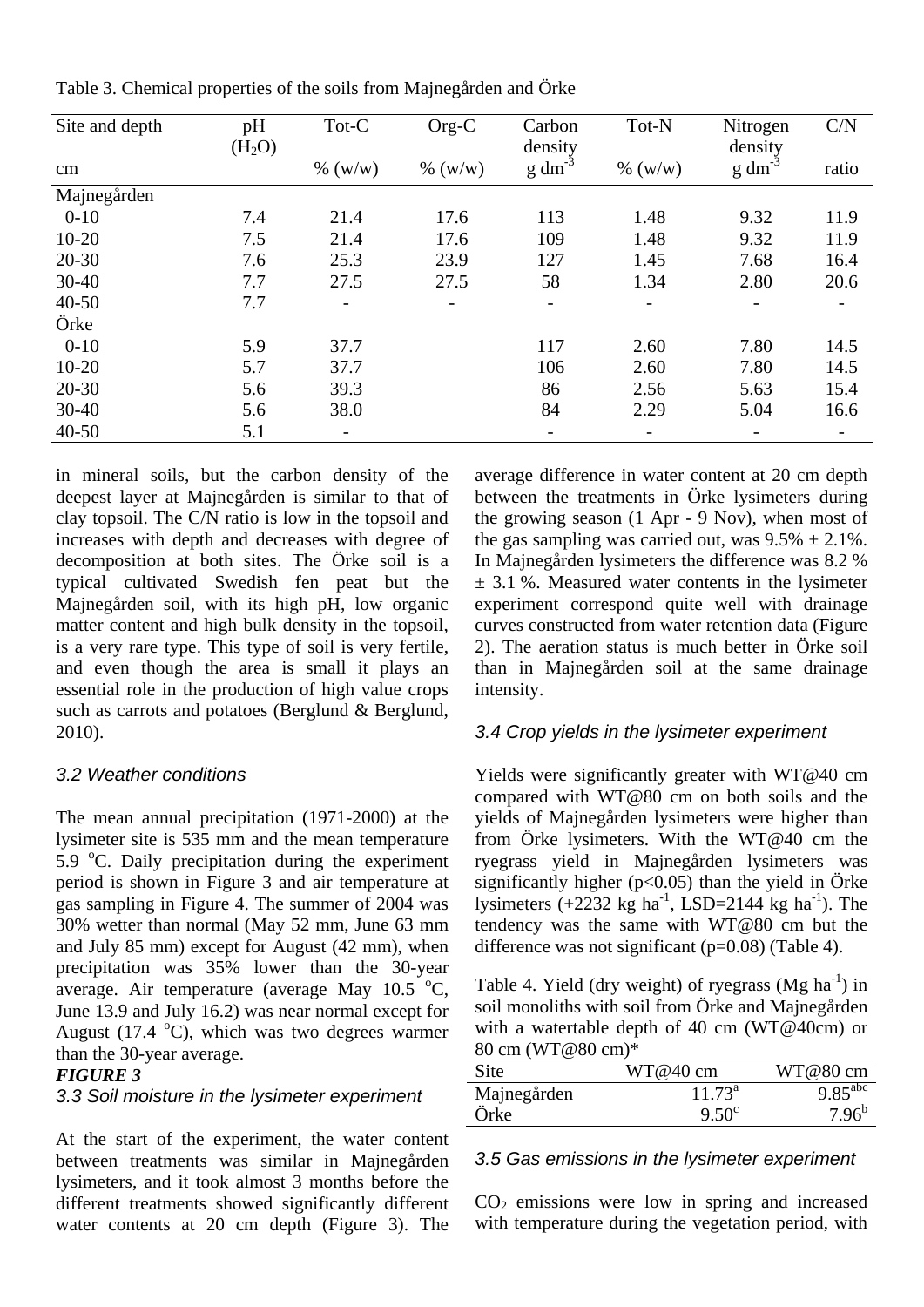a peak in late July (Figure 4). Outside the growing season, there was no difference between the treatments in either soil but the average  $CO<sub>2</sub>$ emission rate during the winter was significantly higher from the Örke soil than from the Majnegården soil (Table 5).

Table 5. Mean daytime emission of CO<sub>2</sub>, N<sub>2</sub>O and CH<sub>4</sub> from soil monoliths with soil from Majnegården and Örke. Standard errors within parentheses. Means within columns with different superscripts are significantly different  $(p<0.05)$ 

|             | Depth to    |                    | CO <sub>2</sub><br>$N_2O$ |                   | CH <sub>4</sub>         |  |  |
|-------------|-------------|--------------------|---------------------------|-------------------|-------------------------|--|--|
|             | water table | Apr-Nov<br>Dec-Apr |                           | Apr-Apr           |                         |  |  |
| Site        | (cm)        | $(mg m-2 h-1)$     |                           |                   | $(\mu g m^{-2} h^{-1})$ |  |  |
| Majnegården | 40          | 465 $(18.7)^{a}$   | 66.1 $(4.22)^a$           | 205 $(41.0)^a$    | $-18.9(1.32)^{a}$       |  |  |
|             | 80          | 417 $(20.7)^{b}$   |                           | 45 $(51.9)^b$     | $-21.3$ $(1.83)^a$      |  |  |
|             | 40          | 619 $(18.7)^c$     |                           | 150 $(41.0)^{ab}$ | $-7.81(1.32)^{b}$       |  |  |
| Örke        | 80          | 534 $(20.7)^a$     | 93.4 $(4.22)^{b}$         | $108 (51.9)^{ab}$ | $-11.5(1.83)^{b}$       |  |  |

With climatic conditions being the same, differences in emission rates between the two soil types should be related to their intrinsic soil properties.  $CO<sub>2</sub>$ emissions from Örke lysimeters were higher than from Majnegården lysimeters throughout the year, with an average daytime emission rate of 508 mg  $CO_2$  m<sup>-2</sup> h<sup>-1</sup> for WT@40 cm and 442 mg  $CO_2$  m<sup>-2</sup> h<sup>-1</sup> for WT@80 cm. Corresponding values for Majnegården lysimeters were 384 and 343 mg  $CO<sub>2</sub>$  $m^{-2}$  h<sup>-1</sup>. Emission rates were approximately eight times higher during the growing season compared with the winter period (Table 5), which emphasises the importance of temperature and the influence of plants.  $CO<sub>2</sub>$  emission rates were significantly greater with WT@40 cm compared to WT@80 cm in both soils. Maximum emission rate in Majnegården lysimeters was recorded on 1 June and was higher for WT@40 cm (919 mg  $CO_2$  m<sup>-2</sup> h<sup>-1</sup>) than WT@80 cm (754 mg  $CO_2$  m<sup>-2</sup> h<sup>-1</sup>). Similar results were found in Örke lysimeters, with maximum  $CO<sub>2</sub>$ emissions recorded on 27 July, 1064 mg  $CO_2$  m<sup>-2</sup> h<sup>-1</sup> for WT@40 cm and 1003 mg  $CO_2$  m<sup>-2</sup> h<sup>-1</sup> for WT@80 cm.

#### **FIGURE 4**

 $N<sub>2</sub>O$  emissions from the lysimeters (Figure 5) were very low during the whole period except for a flush in early spring before the grass started to grow (first cut 4 May).  $N_2O$  emissions were greater from WT@40 cm compared to WT@80 cm  $(p=0.01)$ comparing all lysimeters and also within the Majnegården soil (p=0.02).

### **FIGURE 5**

CH<sup>4</sup> fluxes were very small or negative (consumption) (Figure 5, Table 5). The consumption of CH<sup>4</sup> was higher for all Majnegården soil ( $p<0.001$ ) compared to all Örke soil and higher with WT@80 cm  $(p<0.05)$  compared to WT@40 cm independent of soil.

#### *3.6 Gas emissions in the incubation experiment*

The results from the incubation experiment (Figures 6 and 7) were in agreement with emissions results from the lysimeter experiments.  $CO<sub>2</sub>$  emissions were significantly higher ( $p<0.05$ ) from the Örke topsoil compared with the Majnegården topsoil. Increasing matric suction from 40 cm to 80 cm water column decreased the  $CO<sub>2</sub>$  emissions from both soils. The highest emission rate occurred with a matric suction of 40 cm water column, with lower emission rates at both lower and higher suctions. The less decomposed soil samples from the deeper layer (30-40 cm) in Majnegården soil had significantly lower emission rates than the welldecomposed topsoil.

#### **FIGURE 6**

N2O emission rates were higher form Majnegården soil than in Örke soil (Figure 7), which was in agreement with the lysimeter experiment, but the differences were significant only for emission rates with a matric suction of 600 cm water column. The great difference in physical and chemical properties between the topsoil and the subsoil in Majnegården soil (Tables 1 and 3) was reflected in a considerable difference in  $N_2O$  emission rates, with significantly higher emission rates in the topsoil than in the subsoil at matric suctions of 40 and 600 cm water column. Differences in emission rates at different tensions within the same site and soil depth were not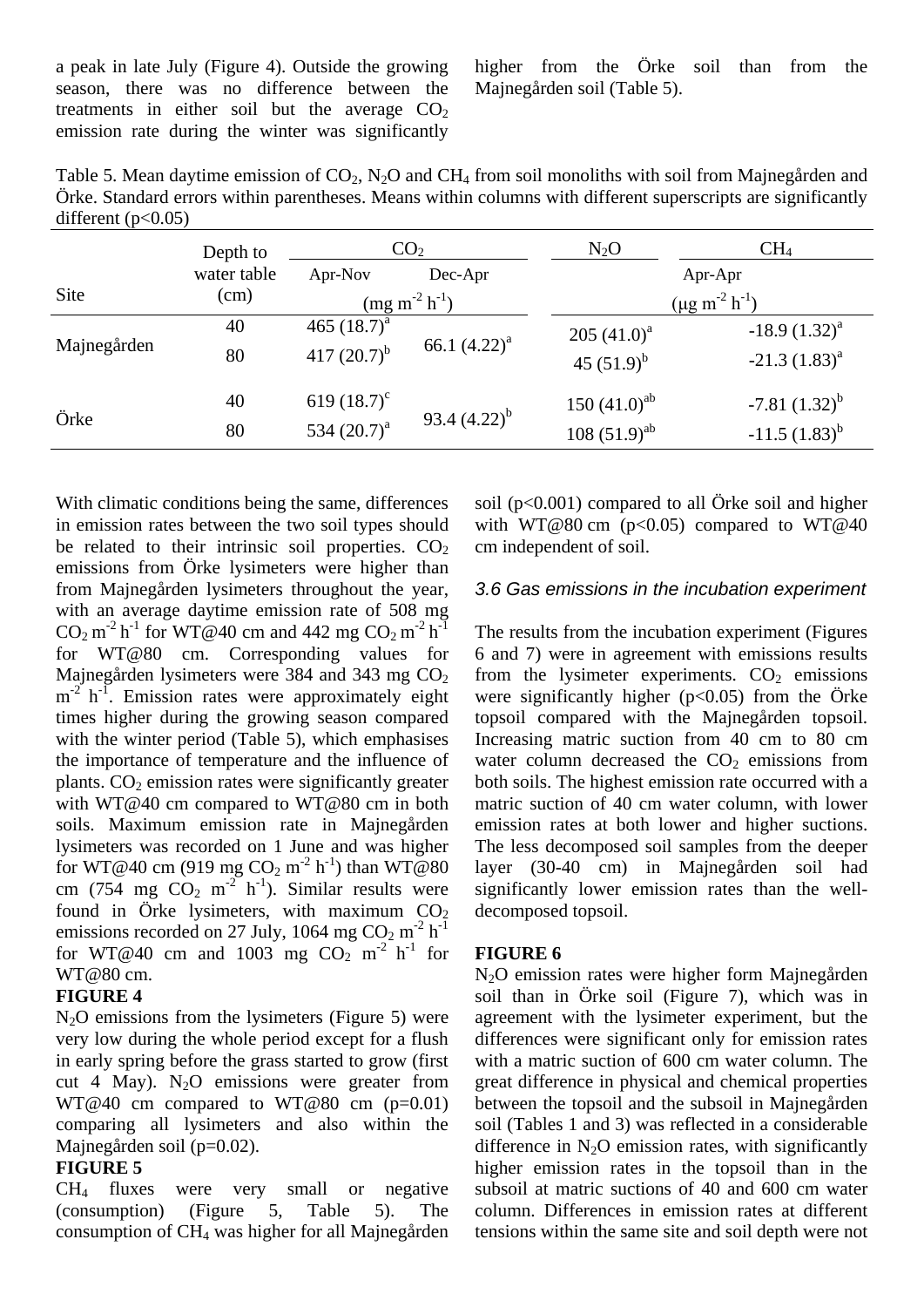significant but showed the same tendency as in the lysimeter experiment, with higher emission rates with a matric suction of 40 cm water column compared with matric suction of 80 cm.

 $CH<sub>4</sub>$  emission rates were very low and only a few measurements were sufficiently accurate  $(R^2 > 0.85)$ to be used for  $CH_4$  emission estimations. No farreaching conclusions can be drawn from the results, other than that CH4 fluxes in drained and cultivated peat soils are very small and can be positive or negative. This is also shown to be the case for mineral soils (Johnson et al., 2010).

# **FIGURE 7**

# **4 Discussion**

Decomposition of the organic matter in peat soils depends mainly on peat type, environmental conditions, the decomposers present and nutrient availability (Laiho, 2006). All these factors interact, making it complicated to predict the decomposition rate. The emission of greenhouse gases is strongly related to the decomposition rate. To be able to quantify the  $CO<sub>2</sub>$  emission from the breakdown of the peat there is a need to distinguish between soil organic matter-derived  $CO<sub>2</sub>$  respiration and plantderived respiration (Kuzyakov, 2006). Berglund et al. (2010b) showed by comparing the  $CO<sub>2</sub>$ emissions from uncropped lysimeters with those growing ryegrass that the part of the total emission originating from the peat organic matter, changed during the vegetation season from 73% in the beginning of the season to 43% at the end (average 53%) for the Majnegården soil and 51% to 37% (average 43%) for the Örke soil. The lysimeter setup made it possible to control some of the factors in the present study. Climatic conditions were the same for all lysimeters (both soil types), the water table level was regulated and two different peat types were used. In the incubation experiment on small undisturbed soil cores the influence of actively growing plants on emissions were eliminated so their data relate to intrinsic soil properties. Overall this study gave GHG emission data from soil whose environment was well controlled and measured.

## *4.1 Effect of water table regulation on emission rates*

The  $CO<sub>2</sub>$  emission rate was low at both sites in the beginning of the growing season when temperatures were low and rate-limiting. In the middle of the summer, with temperatures between  $15{\text -}20$  °C, the emission rates were higher from WT@40 cm compared to WT@80 cm. Contrary to our results, many investigations have reported increasing  $CO<sub>2</sub>$ emissions following lowering of the groundwater level (Eggelsman, 1976; Renger et al., 2002; Wessolek et al., 2002). Findings supporting our results, with a higher emission rate at intermediate groundwater levels compared with low (dry soil), have been reported by Davidson et al. (1998). Chimner and Cooper (2003) and Kechavarzi, C. et al. (2007). Nieveen et al. (2005) found that the distance to the groundwater did not influence the emission of  $CO<sub>2</sub>$  and Aerts and Ludwig (1997) and Maljanen et al. (2001) reported similar results. Laiho (2006) emphasises the complexity of peatland behaviour following persistent lowering of the groundwater level, with multiple interactions between many factors such as time scale and soil type.

The topsoil from Majnegården is very compact and only a limited amount of air can enter the soil matrix at low tensions. As shown by the water retention curve (Figure 1) and the drainage curve (Figure 2), the Majnegården soil has less air-filled pore space at a drainage depth of 40 cm than the critical, aerobic maintaining, air content of 8-15 % suggested by McAfee Graham (1989) for peat soils. With a drainage depth of 80 cm there was enough air in the soil, but with the plants competing for water, moisture is the limiting factor for optimal microbial activity (respiration). The incubation results indicated that a very small amount of airfilled pore space (approx. 1-8 %, Figure 6) was sufficient to stimulate soil respiration at a high rate, but as seen in Figure 6 the Majnegården soil suffered from hypoxia at 5 cm tension and the soil respiration was hampered. There was no significant difference in  $CO<sub>2</sub>$  emission between the 40 and 80 cm tension in the Majnegården soil in the incubation experiment and optimum conditions for soil respiration could maybe be achieved with a tension between 40 and 80 cm as in the studies of Mäkiranta et al. (2009). Moisture was probably a limiting factor with tensions below 80 cm. At normal drainage the upper layers of the Örke profile were well aerated (Figures 1 and 2) (McAfee, 1989). In the Örke soil 5 cm tension allowed enough air into the profile (8 % air-filled pore space, Figure 6) and 40 cm tension results in the highest respiration level (Figure 6). Optimal conditions for soil respiration could probably be achieved with tensions lower than 40 cm water column since the soil was quite dry with higher tensions (air-filled pore space  $>23$  %, Figure 6). The findings in the lysimeter study, with highest  $CO<sub>2</sub>$  emissions at the intermediate water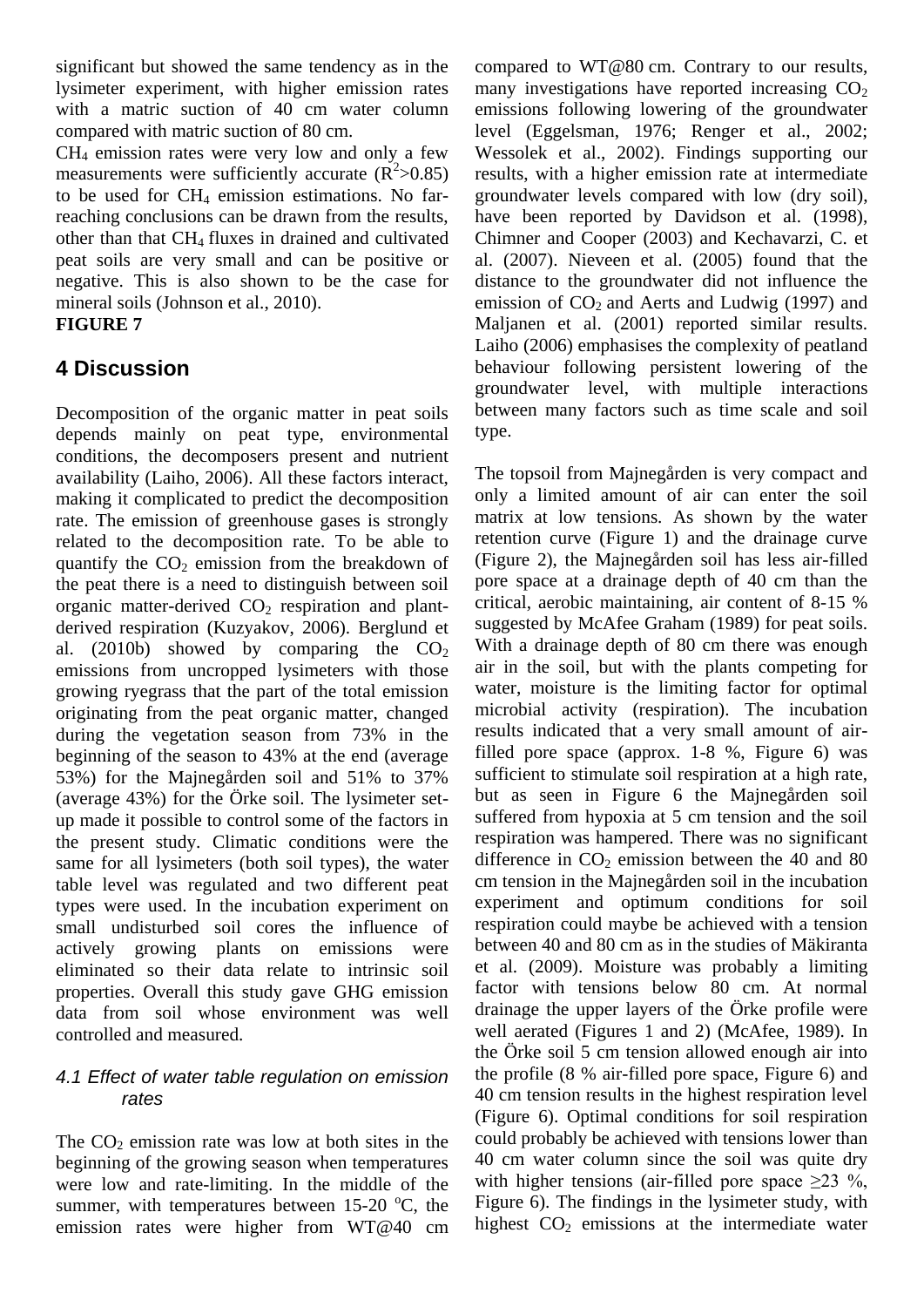table level (40 cm) are similar to results reported by Lafleur et al. (2005) and Mäkiranta (2009).

Berglund (1996) showed that plant growth was better at high water tables (40 cm compared to 60 and 70 cm) on peat soils with similar pore size distribution as Örke, but compacted peat soil types required deeper drainage in order to avoid aeration problems. This is in agreement with the yield results in this study (Table 4). It is very likely that optimal conditions for plant growth coincide with optimal conditions for soil respiration. Even though the grass was cut prior to gas measurements in the lysimeter experiment, plant root respiration will to some extent contribute to the measured gas flux producing a higher flux then just the contribution from soil respiration. Root respiration has been estimated to contribute with 27-63% of the emissions (Berglund et al., 2010b; Laiho, 2006), which might explain some of the differences in emission rates observed between the two water table levels investigated. Contrary to the yield results (Table 4),  $CO<sub>2</sub>$  emissions were higher from the Örke soil than the Majnegården soil (Table 5).

Substrate quality often varies with depth (Waddington et al., 2001) and Van den Bos (2003) argues that it is just the upper 30 cm of the peat profile that contributes to emissions, so even if the deeper soil layers are exposed to oxygen when lowering the water table, decomposition rate in these layers might be very low due to substrate quality as in the Majnegården profile. Cultivated peat soils have in general been exposed to aerobic conditions during a long period and the organic matter remaining might be recalcitrant to further breakdown.

Klemedtsson et al. (2005) were unable to find a relationship between mean annual groundwater level at peat field sites and  $N_2O$  emissions, but with a controlled water regime in our lysimeter experiment  $N_2O$  emissions were greater at high water table levels (40 cm) compared with low (80 cm). The incubation experiment showed no significant differences in  $N<sub>2</sub>O$  emissions between 40 and 80 cm tensions in topsoil from either site even if the tendencies were the same as in the lysimeter experiment. A tension of 600 cm water column dried the soil too much and hampered  $N_2O$ emissions in both soils. In soil from the deeper layer (30-40 cm) at Majnegården  $N_2O$  emissions were closed to zero (Figure 7), and nitrogen was ratelimiting (C/N ratios above 20) which is in accordance with results by Klemedtsson et al. (2005).

## *4.2 Effect of soil type on emission rates*

Under similar environmental conditions, differences in GHG emissions between soils should be due to intrinsic differences in soil properties and largely an indicator of carbon availability to micro-organisms (Figure 6). Even though carbon and nitrogen contents differ greatly between the two soils (Table 3), the amount of carbon or nitrogen per volume (density), which is important in studies involving microbial activity (Gosselink et al., 1984), was quite similar and is within the range reported by Minkkinen and Laine (1998) for drained peats. Carbon availability measured as carbon density was similar in both soils in the top layer and could not explain differences in  $CO<sub>2</sub>$  emission rates between the soils. The lower carbon density of the 30-40 cm layer in Majnegården soil compared with the topsoil resulted in lower emission rates in the incubation study. The higher degree of decomposition in the topsoil from Örke than in the Majnegården topsoil indicates a more disintegrated organic material that might decompose more easily (Regina et al., 2004). The Örke soil was better aerated at low tensions, which also could explain the higher  $CO<sub>2</sub>$  emission rates from this soil (Figure 6).

CH<sup>4</sup> fluxes were very small or negative (consumption) (Figure 5, Table 5), which often is the case with drained peat soils (Glenn et al., 1993; Nykänen et al., 1995; van den Pol-van Dasselaar et al., 1998; Kasimir-Klemedtsson et al., 2009; Maljanen et al., 2003b; Blodau and Moore, 2003).

N2O emissions peaked during spring (Figure 5), maybe due to the production of easily available nitrogen for micro-organisms by freeze-thaw cycles in winter (Regina et al., 2004), combined with the absence of plants competing for nitrogen. It is often reported that  $N_2O$  emissions can be very erratic, characterized by high emissions during short time periods (Flessa et al., 1998) and with peaks during spring after thawing or during winter (Maljanen et al., 2003a; Regina et al., 2004). According to Klemedtsson et al. (2005), soil C/N ratio can be used as a good predictor of annual  $N_2O$  emissions. No  $N<sub>2</sub>O$  emissions occurred at C/N ratios above 25 in their studies. The results from our incubation experiment (Figure 7) support the results of Aasen (1986) and Klemedtsson et al. (2005), who reported that nitrogen is released from peat soils with a C/N ratio below 20. The C/N ratio in the topsoil from Majnegården and Örke was 12 and 14 respectively, while it was 21 for the subsoil (30-40 cm) in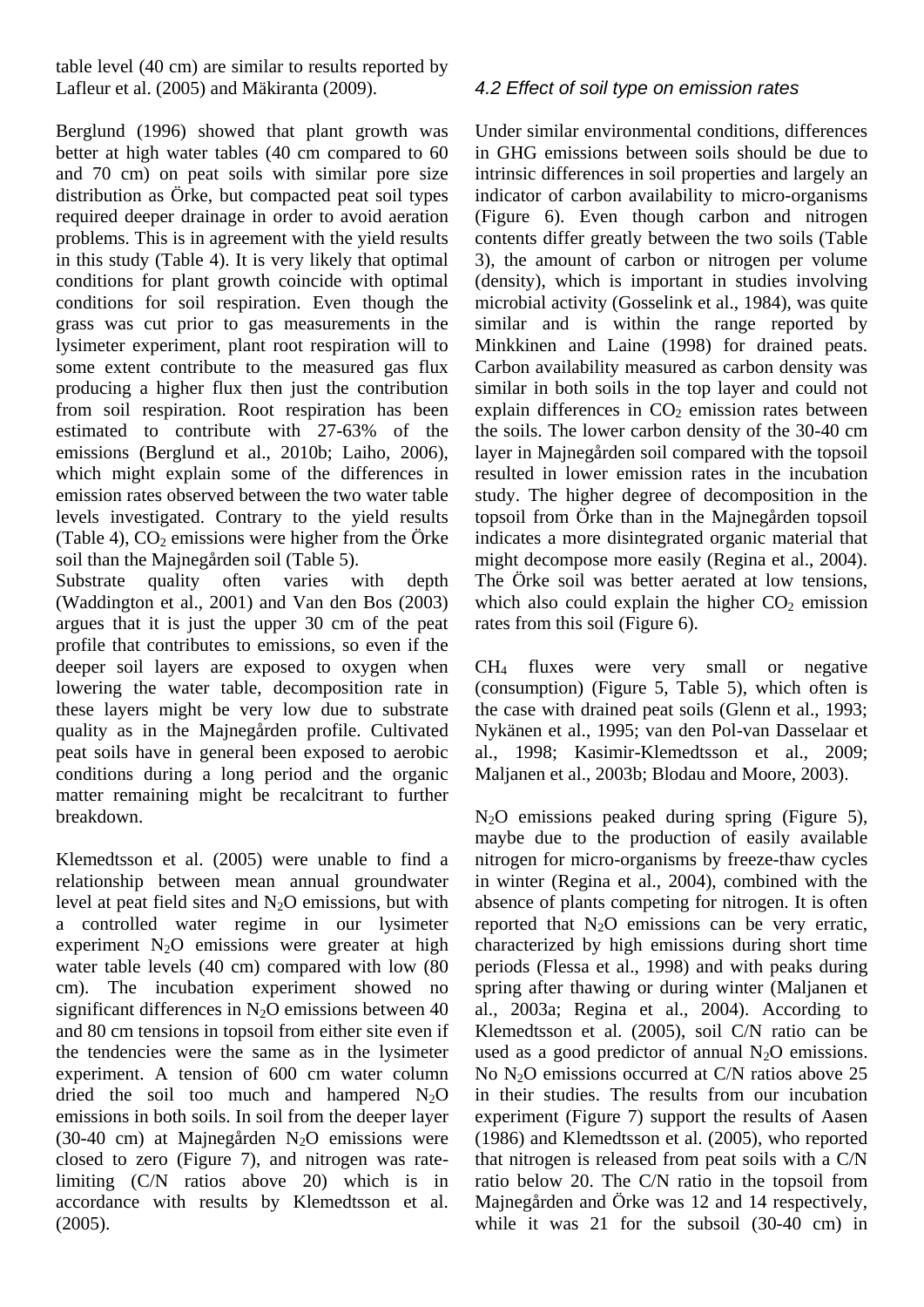Majnegården soil. Accordingly, N<sub>2</sub>O emissions are negligible from the Majnegården subsoil and significantly higher from both topsoils. The higher N2O emission rate from the Majnegården topsoil compared with the Örke soil could also be explained by a higher pH, a lower air-filled porosity and a better nutritional status (Yamulki et al., 1997).

#### *4.3 Accumulated GHG emissions*

The GHG emissions from cultivated organic soils can be very high, in Sweden reported to be about 6- 8% of the total national emissions (SNIR, 2006; Berglund and Berglund, 2010). In Table 6,

cumulative gas emissions are converted into  $CO<sub>2</sub>$ equivalents for comparison. It is very difficult to upscale GHG emissions from lysimeter experiments to field scale and, when considering the critical question "- at what rate is the peat organic matter being oxidized?", there is also a need to distinguish between plant respiration and soil respiration. Even when plant respiration from these soils were subtracted from the total  $CO<sub>2</sub>$  emissions (47% and 57% for Majnegården and Örke soil respectively (Berglund et al., 2010b)), the  $CO<sub>2</sub>$  emissions still dominated and CH<sup>4</sup> emissions were negligible (Table 6).

Table 6. Estimated accumulated GHG emissions in the lysimeter experiments during one year (April -04 to April -05). The global warming potential varies for the different gases. Conversion factors of 310 for  $N_2O$ and 21 for CH<sub>4</sub> were used in the conversion of CH<sub>4</sub> and N<sub>2</sub>O fluxes into CO<sub>2</sub> equivalents (Houghton et al., 1995). Data given as means with standard errors in parentheses

|             | Depth to water | kg $CO2$ eq. $m-2$   |                      |            |                 |      |                |
|-------------|----------------|----------------------|----------------------|------------|-----------------|------|----------------|
| <b>Site</b> | table (cm)     | CO <sub>2(tot)</sub> | CO <sub>2(soil</sub> | $N_2O$     | CH <sub>4</sub> | Sum  | $Sum_{(Soil)}$ |
| Majnegården | 40             | 2.44(0.17)           | 1.29                 | 0.26(0.07) | $-0.003$        | 2.70 | 1.56           |
|             | 80             | 2.37(0.20)           | 1.25                 | 0.12(0.09) | $-0.003$        | 2.49 | 1.37           |
| Örke        | 40             | 3.33(0.17)           | 1.43                 | 0.22(0.07) | $-0.001$        | 3.55 | 1.65           |
|             | 80             | 3.00(0.20)           | 1.29                 | 0.18(0.09) | $-0.002$        | 3.18 | 1.47           |

The annual flux of  $N_2O$  varied from 2.6 to 5.4 kg  $N_2O-N$  ha<sup>-1</sup>, which is lower than the IPCC emission factor (8 kg  $N_2O-N$  ha<sup>-1</sup>) but in agreement with values reported by Regina et al. (2004) for grassed plots in northern Finland. Measurements were too infrequent during the winter to allow a very good estimate for the whole period. If  $N<sub>2</sub>O$  emissions were measured more intensively during winter, in order to capture fluxes of short duration,  $N_2O$ emissions could have a greater impact on total GHG emissions.

# **5 Conclusions**

Optimal conditions for plant growth and soil respiration on cultivated peat soils are achieved with an intermediate water table level and  $CO<sub>2</sub>$  and  $N<sub>2</sub>O$ emissions do not necessarily increase with deeper drainage. The peat profile layer sequence and the soil physical properties of the different layers define the water retention curve and the effect of water table regulation on aeration status. In this study, lowering the water table from 40 cm depth to 80 cm depth decreased the greenhouse gas emissions on two soils with contrasting soil properties. Plant growth and root respiration accentuated the effects of soil aeration status. Soil moisture and air-filled

porosity were rate-limiting in extreme moisture conditions such as desiccation and water logging. It is sometimes suggested that abandonment of insufficiently drained cultivated organic soils or creation of bird habitats with a fluctuating water table could be used as mitigation measures. But these measures might, according to our results, create even bigger problems with equal or higher GHG emissions compared with a well-drained cultivated field. With no economic return from these areas there is no incentive to deal with the still existing emissions.

Future research should further investigate and develop management strategies for cultivated peat soils to reduce subsidence and emission rates. Studies have to be conducted under controlled conditions and in undisturbed soils. The effects of groundwater fluctuations in the range from saturated down to normal drainage depths are of special interest, due both to management aspects and to possible contribution of GHG emissions from peat soils to future climate change.

## **Acknowledgements**

Many thanks to the farmers at the field sites, Roine and Elsmarie Petterson at Örke and Stefan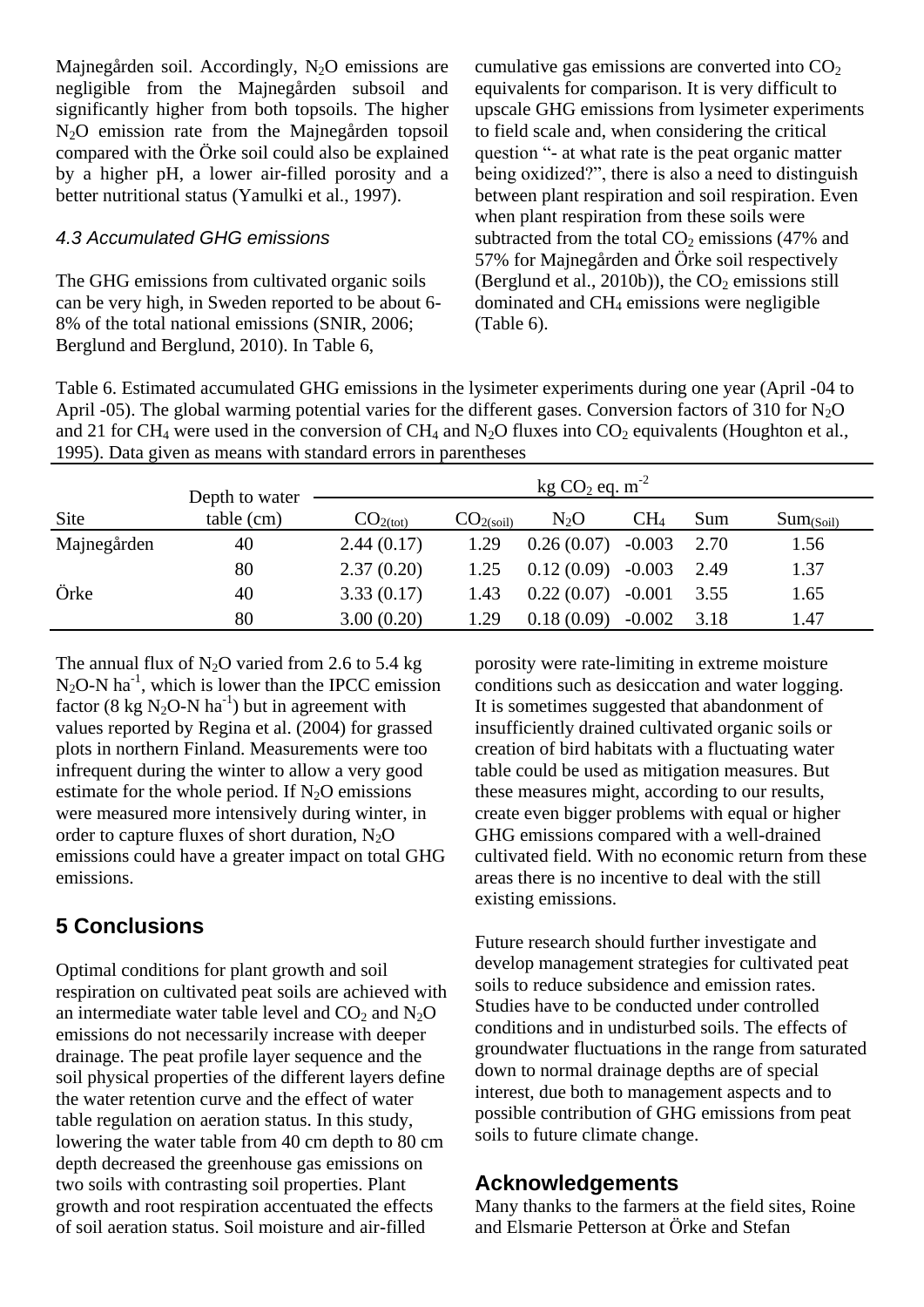Lennartsson at Majnegården, to the staff at the Department of Soil Sciences at the Swedish University of Agricultural Sciences for technical assistance and Josefine Norman at the Department of Plant and Environmental Sciences at Göteborg University for analysing all gas samples. Special thanks to Dr Mary McAfee for very valuable

comments on the manuscript. The authors also thank the anonymous reviewers for their endurance and excellent suggestions that have made this paper better. This investigation was funded by the European Union (EUROPEAT QLK5-CT-2002- 01835).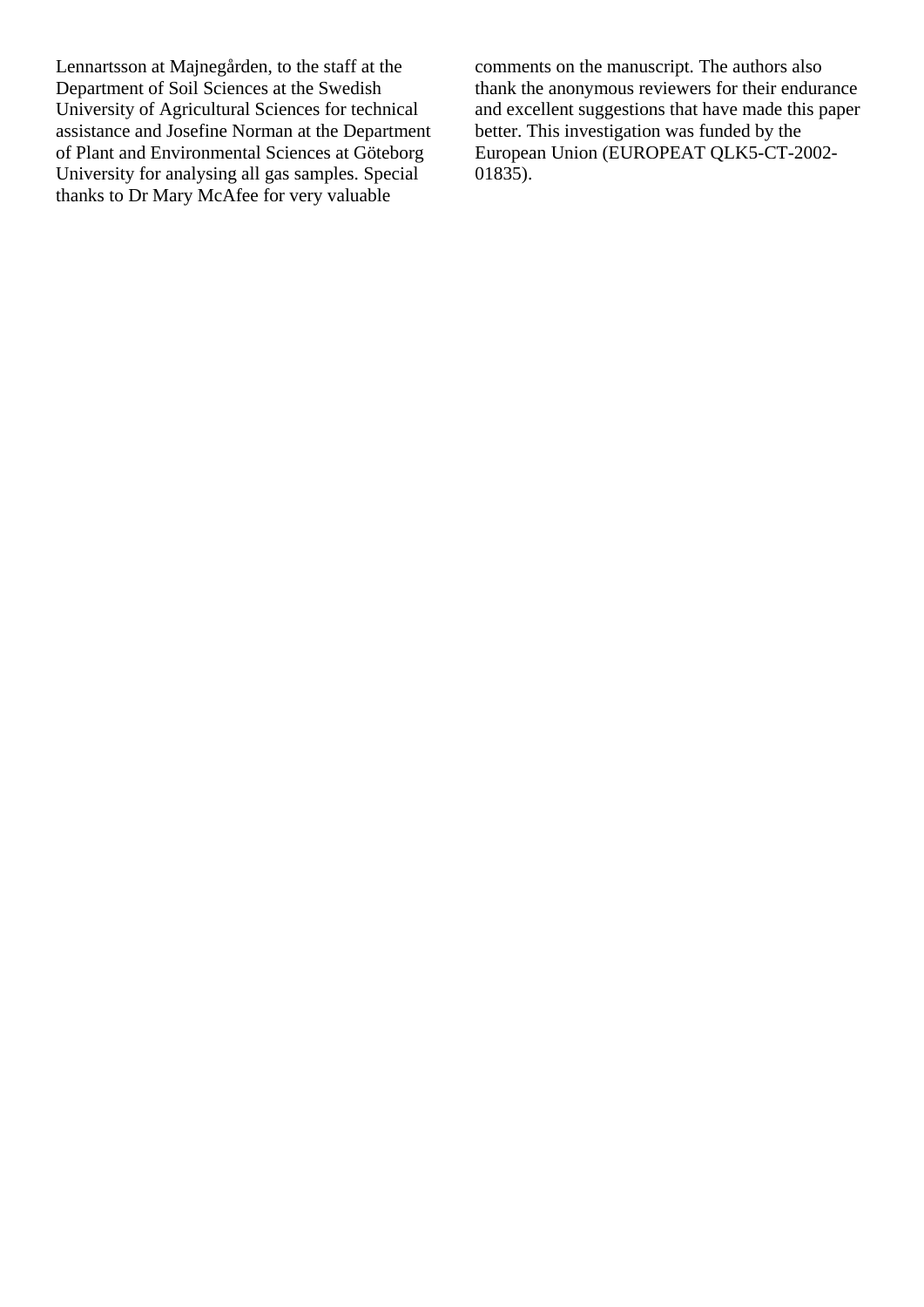## **References**

- Aasen, I. 1986. Torv og Myr. Sammandrag av forelesningar ved Noregs landbrukshøgskkole. Jordkultur, JK5. Landbruksbokhandelen, Ås, 50 pp.
- Aerts, R. and Ludwig, F. 1997. Water-table changes and nutritional status affect trace gas emissions from laboratory columns of peatland soils. Soil Biology & Biochemistry 29), 1691-1698.
- Andersson, S. 1955. Markfysikaliska undersökningar i odlad jord. VIII. En experimentell metod. Grundförbättring, 8, 7-98.
- Berglund, K. 1996. Cultivated Organic Soils in Sweden: Properties and Amelioration. PhD thesis, Swedish University of Agricultural Sciences, Uppsala, 39 pp.
- Berglund, K., 2008. Torvmarken, en resurs i jordbruket igår, idag och även i morgon, In: Runefelt, L. (Ed.), Svensk mosskultur - Odling, torvanvändning och landskapets förändring. Enheten för de Areella Näringarnas Historia, KSLA, Eskilstuna, pp. 483-498.
- Berglund, Ö., Berglund, K., 2010. Distribution and cultivation intensity of agricultural peat and gyttja soils in Sweden and estimation of greenhouse gas emissions from cultivated peat soils. Geoderma 154, 173- 180.
- Berglund, Ö., Berglund, K. and Klemedtsson, L. 2010a. A lysimeter study on the effect of temperature on CO2 emission from cultivated peat soils, Geoderma, 154, 211-218.
- Berglund, Ö, Berglund, K and Klemedtsson, L. 2010b. Plant-derived CO2 flux from cultivated peat soils (Accepted in Acta Agriculturae Scandinavica Section B-Soil and Plant Science 2010-07-20)
- Best, E., Jacobs, F., 1997. The influence of raised water table levels on carbon dioxide and methane production in ditch-dissected peat grasslands in the Netherlands. Ecological Engineering 8, 129-144.
- Blodau, C. and Moore, T.R. 2003. Experimental response of peatland carbon dynamics to a water table fluctuation. Aquatic Sciences 65, 47-62.
- Cameron, K.C., Harrison, D.F., Smith, N.P. and McLay, C.D.A. 1990. A method to prevent edge-flow in undisturbed soil cores and lysimeters. Australian Journal of Soil Research 28, 879-886.
- Cameron, K.C., Smith, N.P., McLay, C.D.A., Fraser, P.M., McPherson, R.J., Harrison, D.F. and Harbottle, P. 1992. Lysimeters without edge flow - an improved design and sampling procedure. Soil Science Society of America Journal, 56, 1625-1628.
- Campbell, D., Smith, J. and Thornburrow, B. 2004. Net ecosystem exchange of CO2 in New Zealand peat wetlands. The 7th INTECOL International Wetlands Conference. Internet, Utrecht, The Netherlands.
- Chapman, S.J., Thurlow, M., 1998. Peat respiration at low temperatures. Soil Biology & Biochemistry 30, 1013- 1021.
- Chimner, R.A. and Cooper, D.J. 2003. Influence of water table levels on CO2 emissions in a Colorado subalpine fen: An in situ microcosm study. Soil Biology & Biochemistry 35, 345-351.
- Davidson, E.A., Belk, E., Boone, R.D., 1998. Soil water content and temperature as independent or confounded factors controlling soil respiration in a temperate mixed hardwood forest. Global Change Biology 4, 217-227.
- Eggelsman, R. 1976. Peat consumption under influence of climate, soil condition and utilization. Fifth International Peat Congress, Poznan, Poland, pp. 233-247.
- FAO. 2001. Lecture Notes on the Major Soils of the World. P. Driessen, J. Deckers and O. Spaargaren. ftp://ftp.fao.org/agl/agll/docs/wsrr94e.pdf.
- Flessa, H., Wild, U., Klemisch, M., Pfadenhauer, J., 1998. Nitrous oxide and methane fluxes from organic soils under agriculture. European Journal of Soil Science 49, 327-335.
- Freeman, C., Liska, G., Ostle, N.J., Lock, M.A., Reynolds, B., Hudson, J., 1996. Microbial activity and enzymic decomposition processes following peatland water table drawdown. Plant and Soil 180, 121-127.
- Glenn, S., Heyes, A. and Moore, T. 1993. Carbon-dioxide and methane fluxes from drained peat soils, Southern Quebec. Global Biogeochemical Cycles 7, 247-257.
- Gosselink, J.G., Hatton, R. and Hopkinson, C.S. 1984. Relationship of organic carbon and mineral content to bulk density in Louisiana marsh soils. Soil Science 137, 177-180.
- Houghton, J.T., L G Filho, M., Bruce, J.P., Lee, H., Callander, B.A. and Haites, E.F. 1995. Climate Change 1994: Radiative Forcing of Climate Change and an Evaluation of the IPCC 1992 IS 92 Emission Scenarios. Cambridge University Press.
- Hutchinson, J.N., 1980. The Record of Peat Wastage in the East-Anglian Fenlands at Holme Post, 1848-1978 Ad. Journal of Ecology 68, 229-249.
- Johnson, J.M.F., Archer, D., Barbour, N., 2010. Greenhouse Gas Emission from Contrasting Management Scenarios in the Northern Corn Belt. Soil Science Society of America Journal 74, 396-406.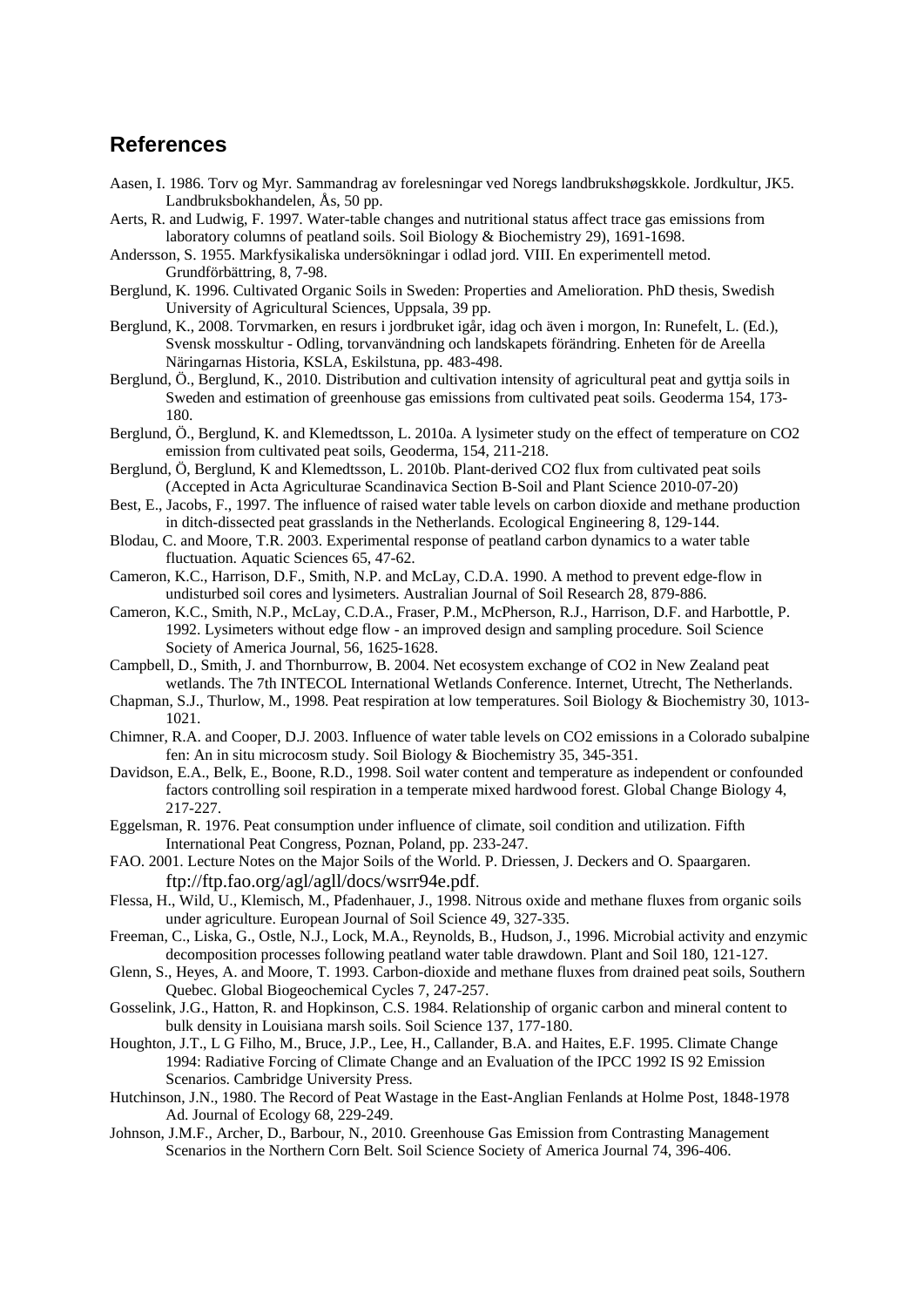- Joosten, H. and Clarke, D. 2002. Wise use of mires and peatlands background and principles including a framework for decision-making. International Mire Conservation Group and International Peat Society, Totnes, United Kingdom, 304 pp.
- Kasimir-Klemedtsson, Å., Klemedtsson, L., Berglund, K., Martikainen, P., Silvola, J. and Oenema, O. 1997. Greenhouse gas emissions from farmed organic soils: A review. Soil Use and Management 13, 245- 250.
- Kasimir-Klemedtsson, Å., Weslien, P., Klemedtsson, L., 2009. Methane and nitrous oxide fluxes from a farmed Swedish Histosol. European Journal of Soil Science 60, 321-331.
- Kechavarzi, C., Dawson, Q., Leeds-Harrison, P. B., Szatylowicz, J. & Gnatowski, T. 2007. Water-table management in lowland UK peat soils and its potential impact on CO2 emission. Soil Use and Management, 23, 359-367.
- Kirchmann, H., Bergqvist, R., 1989. Carbon and Nitrogen Mineralization of White Clover Plants (Trifolium-Repens) of Different Age during Aerobic Incubation with Soil. Zeitschrift Fur Pflanzenernahrung Und Bodenkunde 152, 281-286.
- Klemedtsson, L., Klemedtsson, A.K., Moldan, F. and Weslien, P. 1997. Nitrous oxide emission from Swedish forest soils in relation to liming and simulated increased N-deposition. Biology and Fertility of Soils 25, 290-295.
- Klemedtsson, L., von Arnold, K., Weslien, P. and Gundersen, P. 2005. Soil CN ratio as a scalar parameter to predict nitrous oxide emissions. Global Change Biology 11, 1142-1147.
- Koizumi, H., Kontturi, M., Mariko, S., Nakadai, T., Bekku, Y., Mela, T., 1999. Soil respiration in three soil types in agricultural ecosystems in Finland. Acta Agriculturae Scandinavica Section B-Soil and Plant Science 49, 65-74.
- Kuzyakov, Y., 2006. Sources of CO2 efflux from soil and review of partitioning methods. Soil Biology & Biochemistry 38, 425-448.
- Lafleur, P.M., Moore, T.R., Roulet, N.T. and Frolking, S. 2005. Ecosystem respiration in a cool temperate bog depends on peat temperature but not water table. Ecosystems 8, 619-629.
- Laiho, R., 2006. Decomposition in peatlands: Reconciling seemingly contrasting results on the impacts of lowered water levels. Soil Biology & Biochemistry 38, 2011-2024.
- Landva, A.O., Korpijaakko, E.O. and Pheeney, P.E. 1983. Geotechnical classification of peats and organic soils. In: Jarret, P.M. (Ed.), Testing of Peats and Organic Soils. ASTM Special Technical Publication Philadelphia, pp. 37–51.
- Littel, R.C. 1996. SAS System for Mixed Models. SAS Inst.
- Maljanen, M., Liikanen, A., Silvola, J. and Martikainen, P.J. 2003a. Measuring N<sub>2</sub>O emissions from organic soils by closed chamber or soil/snow  $N_2O$  gradient methods. European Journal of Soil Science 54 (3): 625-631.
- Maljanen, M., Liikanen, A., Silvola, J. and Martikainen, P.J. 2003b. Methane fluxes on agricultural and forested boreal organic soils. Soil Use and Management 19 (1): 73-79.
- Maljanen, M., Liikanen, A., Silvola, J. and Martikainen, P.J. 2003c. Nitrous oxide emissions from boreal organic soil under different land-use. Soil Biology & Biochemistry 35 (5): 689-700.
- Maljanen, M., Martikainen, P.J., Walden, J. and Silvola, J. 2001. CO2 exchange in an organic field growing barley or grass in eastern Finland. Global Change Biology 7 (6): 679-692.
- Martikainen, P.J., Nykanen, H., Alm, J. and Silvola, J. 1995. Change in fluxes of carbon-dioxide, methane and nitrous-oxide due to forest drainage of mire sites of different trophy. Plant and Soil 169: 571-577.
- McAfee Graham, M., 1989. The effects of agricultural practices on soil aeration. Reports and Dissertations 1. McAfee, M., 1985. The rise and fall of Bälinge mossar. Rapport 147, 69 pp[. http://pub-](http://pub-epsilon.slu.se:8080/721/01/mcafee_m_090506.pdf)
- [epsilon.slu.se:8080/721/01/mcafee\\_m\\_090506.pdf](http://pub-epsilon.slu.se:8080/721/01/mcafee_m_090506.pdf)
- McAfee, M., 1989. Aeration studies on peat soil. 1. The effects of watertable depth and crop cover. International Peat Journal 3: 157-174.
- Minkkinen, K. and Laine, J. 1998. Long-term effect of forest drainage on the peat carbon stores of pine mires in Finland. Canadian Journal of Forest Research 28: 1267-1275.
- Mosier, A.R. 1990. Gas flux measurement techniques with special reference to techniques suitable for measurements over large ecologically uniform areas. In: A.F. Bouwman (Editor), Soils and the Greenhouse Effect: The present status and future trends concerning the effect of the soils and their cover on the fluxes of greenhouse gases, the surface energy balance, and the water balance: Proceedings of the International Conference Soils and the Greenhouse Effect. Wiley, Ft. Collins, pp. 289-301.
- Mosier, A.R., Mack, L., 1980. Gas-Chromatographic System for Precise, Rapid Analysis of Nitrous-Oxide. Soil Science Society of America Journal 44, 1121-1123.
- Mundel, G. 1976. Untersuchungen zur Torfmineralisation in Niedermooren. Archiv f Acker- und Pflanzenbau und Bodenkunde Band 20 (Heft 10): 669-679.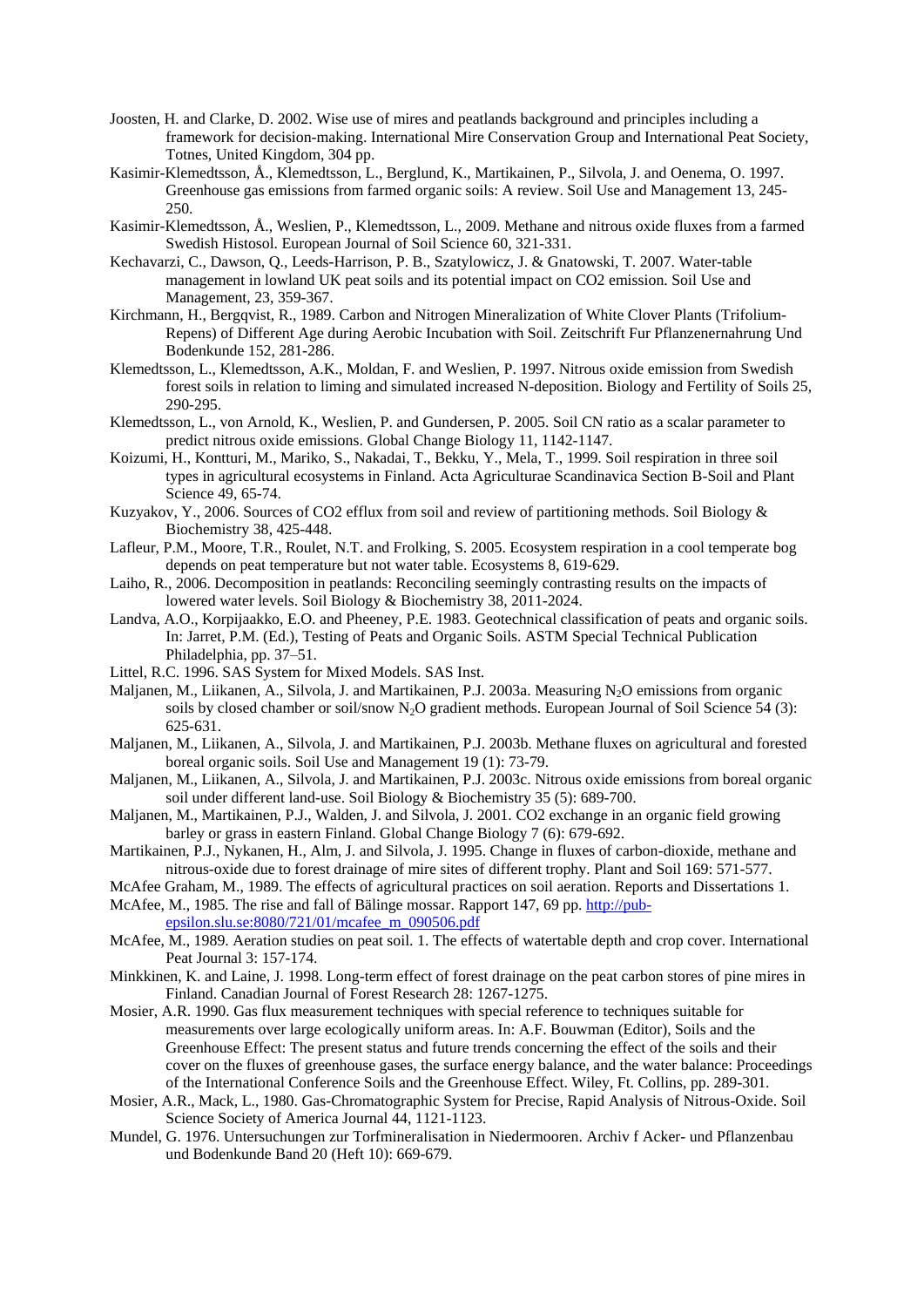- Mäkiranta, P., Laiho, R., Fritze, H., Hytönen, J., Laine, J., Minkkinen, K., 2009. Indirect regulation of heterotrophic peat soil respiration by water level via microbial community structure and temperature sensitivity. Soil Biology & Biochemistry 41, 695-703.
- Nieveen, J.P., Campbell, D.I., Schipper, L.A. and Blair, I.J. 2005. Carbon exchange of grazed pasture on a drained peat soil. Global Change Biology 11 (4): 607-618.
- Nykänen, H., Alm, J., Lang, K., Silvola, J. and Martikainen, P.J. 1995. Emissions of CH4, N2O and CO2 from a virgin fen and a fen drained for grassland in Finland. Journal of Biogeography 22 (2-3): 351-357.
- Osvald, H. 1937. Myrar och myrodling. Kooperativa förbundets bokförlag, Stockholm.
- Paustian, K., Cole, C.V., Sauerbeck, D., Sampson, N., 1998. CO2 mitigation by agriculture: An overview. Climatic Change 40, 135-162.
- Persson, L. and Bergström, L. 1991. Drilling method for collection of undisturbed soil monoliths. Soil Science Society of America Journal 55 (1): 285-287.
- Päivänen, J., 1973. Hydraulic conductivity and water retention in peat soils. Acta Forestalia Fennica 129, 1-69.

Reddy, K.R., Osborne, T.Z., Inglett, K.S., Corstanje, R., 2006. Influence of water levels on subsidence of Organic soils in the Upper St. Johns river basin. Special publication, 117.

- Regina, K., Nykanen, H., Silvola, J. and Martikainen, P.J. 1996. Fluxes of nitrous oxide from boreal peatlands as affected by peatland type, water table level and nitrification capacity. Biogeochemistry 35 (3): 401-418.
- Regina, K., Syvasalo, E., Hannukkala, A. and Esala, M. 2004. Fluxes of N2O from farmed peat soils in Finland. European Journal of Soil Science 55 (3): 591-599.
- Renger, M., Wessolek, G., Schwarzel, K., Sauerbrey, R. and Siewert, C. 2002. Aspects of peat conservation and water management. Journal of Plant Nutrition and Soil Science 165 (4): 487-493.
- Robertson, K., Klemedtsson, L., Axelsson, S. and Rosswall, T. 1993. Estimates of denitrification in soil by remote sensing of thermal infrared emission at different moisture levels. Biology and Fertility of Soils 16 (3): 193-197.
- SAS. 2006. SAS OnlineDoc 9.1.3. 5/10 2006.

http://support.sas.com/onlinedoc/913/getDoc/sv/statug.hlp/mixed\_index.htm.

- Schipper, L.A., McLeod, M., 2002. Subsidence rates and carbon loss in peat soils following conversion to pasture in the Waikato Region, New Zealand. Soil Use and Management 18, 91-93.
- Schothorst, C.J., 1977. Subsidence of low moor peat soils in the western Netherlands. Geoderma 17, 265-291.
- Schwärzel, K., Renger, M., Sauerbrey, R. and Wessolek, G. 2002. Soil physical characteristics of peat soils. Journal of Plant Nutrition and Soil Science-Zeitschrift Fur Pflanzenernahrung Und Bodenkunde 165 (4): 479-486.
- Silvola, J., Alm, J., Ahlholm, U., Nykänen, H., Martikainen, P.J., 1996. CO2 fluxes from peat in boreal mires under varying temperature and moisture conditions. Journal of Ecology 84, 219-228.
- Soil Survey Staff. 2003. Keys to Soil Taxonomy. Ninth edition. USDA-NRCS[. ftp://ftp](ftp://ftp-fc.sc.egov.usda.gov/NSSC/Soil_Taxonomy/keys/2003_Keys_to_Soil_Taxonomy.pdf)[fc.sc.egov.usda.gov/NSSC/Soil\\_Taxonomy/keys/2003\\_Keys\\_to\\_Soil\\_Taxonomy.pdf.](ftp://ftp-fc.sc.egov.usda.gov/NSSC/Soil_Taxonomy/keys/2003_Keys_to_Soil_Taxonomy.pdf)

Stephens, J.C., 1956. Subsidence of Organic Soils in the Florida Everglades. Soil Science Society of America

- Journal 20, 77.
- Van den Bos, R.M. 2003. Human Influence on Carbon Fluxes in Coastal Peatlands; Process Analysis, Quantification and Prediction. PhD Thesis, Vrije Universiteit, Amsterdam, p. 129.
- van den Pol-van Dasselaar, A., Corre, W.J., Prieme, A., Klemedtsson, A.K., Weslien, P., Stein, A., Klemedtsson, L. and Oenema, O. 1998. Spatial variability of methane, nitrous oxide, and carbon dioxide emissions from drained grasslands. Soil Science Society of America Journal 62, 810-817.
- Von Post, L. 1922. Sveriges Geologiska Undersöknings torvinventering och några av dess hittills vunna resultat Svenska Mosskulturföreningens Tidskrift nr. 36, Jönköping, Sweden. 1–37.
- Waddington, J.M., Rotenberg, P.A. and Warren, F.J. 2001. Peat CO2 production in a natural and cutover peatland: Implications for restoration. Biogeochemistry 54, 115-130.
- Wessolek, G., Schwärzel, K., Renger, M., Sauerbrey, R. and Siewert, C. 2002. Soil hydrology and CO2 release of peat soils. Journal of Plant Nutrition and Soil Science 165, 494-500.
- Wösten, J.H.M., Ismail, A.B., van Wijk, A.L.M., 1997. Peat subsidence and its practical implications: a case study in Malaysia. Geoderma 78, 25-36.
- Yamulki, S., Harrison, R.M., Goulding, K.W.T. and Webster, C.P. 1997. N<sub>2</sub>O, NO and NO<sub>2</sub> fluxes from grassland: Effect of soil pH. Soil Biology & Biochemistry 29, 1199-1208.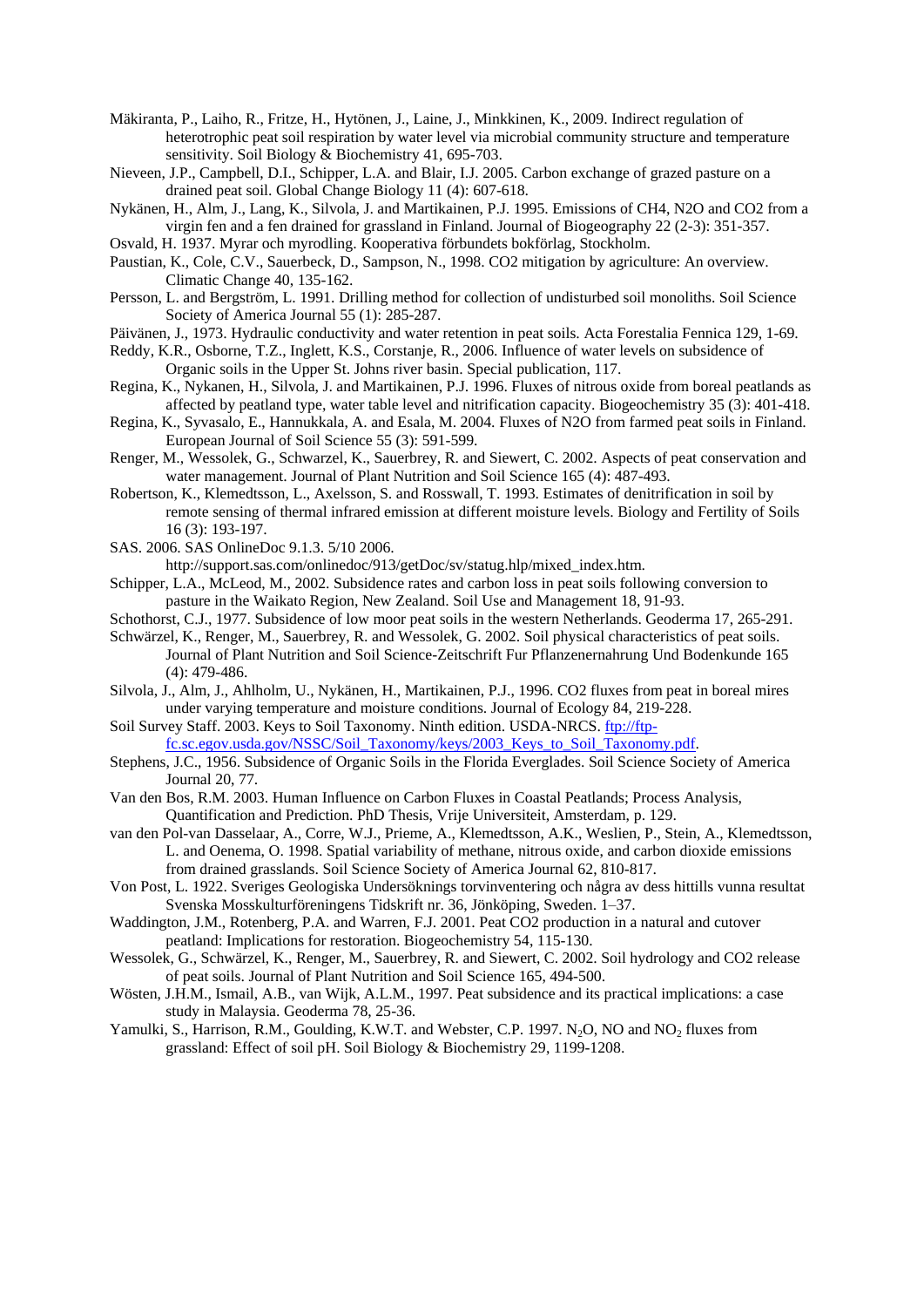

Figure 1. Soil water retention curves for Örke and Majnegården at 0-10 cm depth and 30-40 cm depth.



Figure 2. Drainage curves constructed from water retention data, showing volume relationships with depth in the profiles from Majnegården and Örke. Water content with drainage depth of 40 cm (gwl 40 cm) and 80 cm (gwl 80 cm) corresponding to the water table levels in the lysimeter experiment.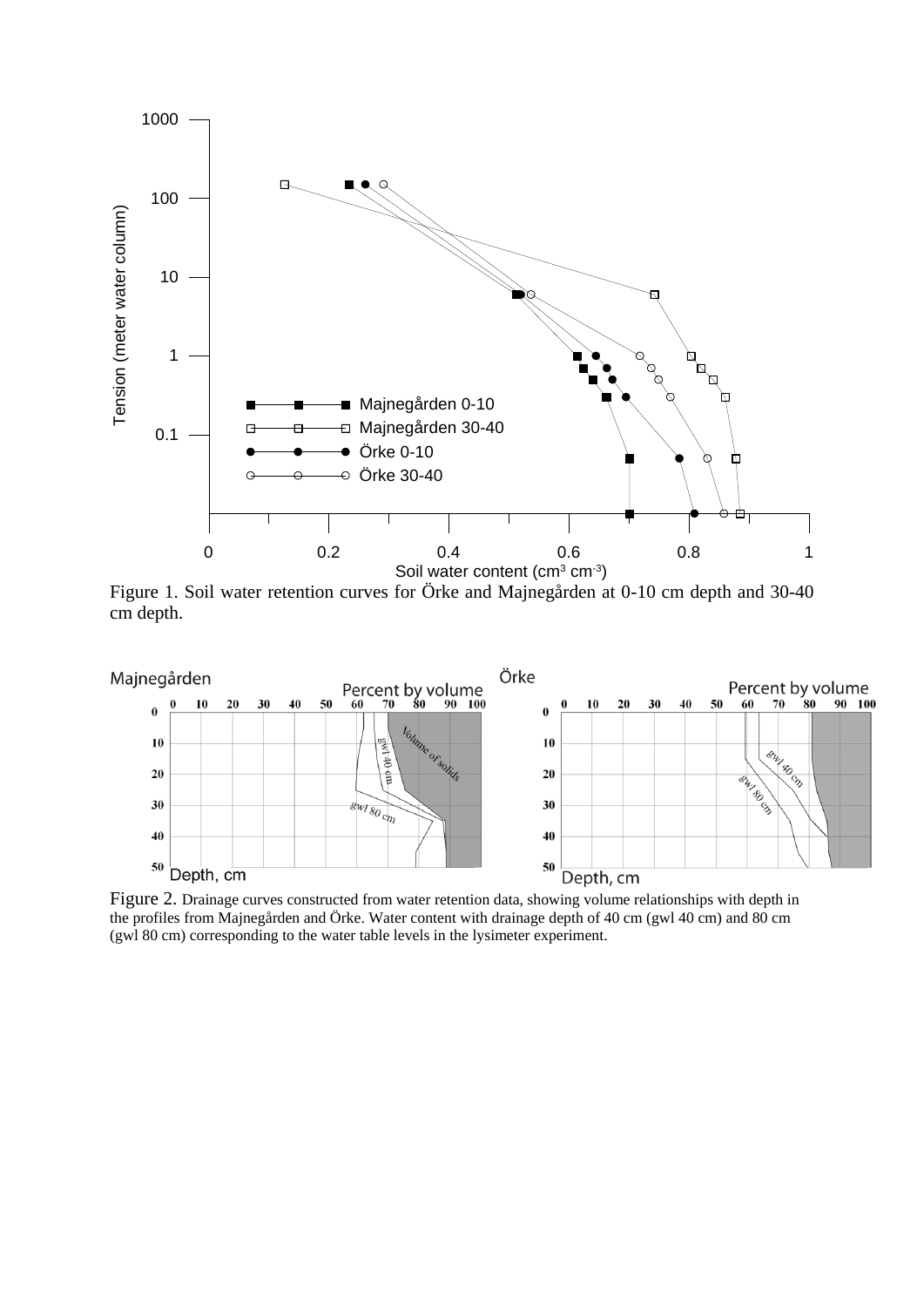

Figure 3. Precipitation and water content at 20 cm depth in the lysimeters from April 2004 to April 2005. Averages of 8 (WT@40 cm) or 4 lysimeters (WT@80 cm). During the winter (Dec-Feb), the drainage system froze and the water content in lysimeters with WT@80 cm rose. Time periods with non-significant water content differences between treatments are shown by horizontal lines.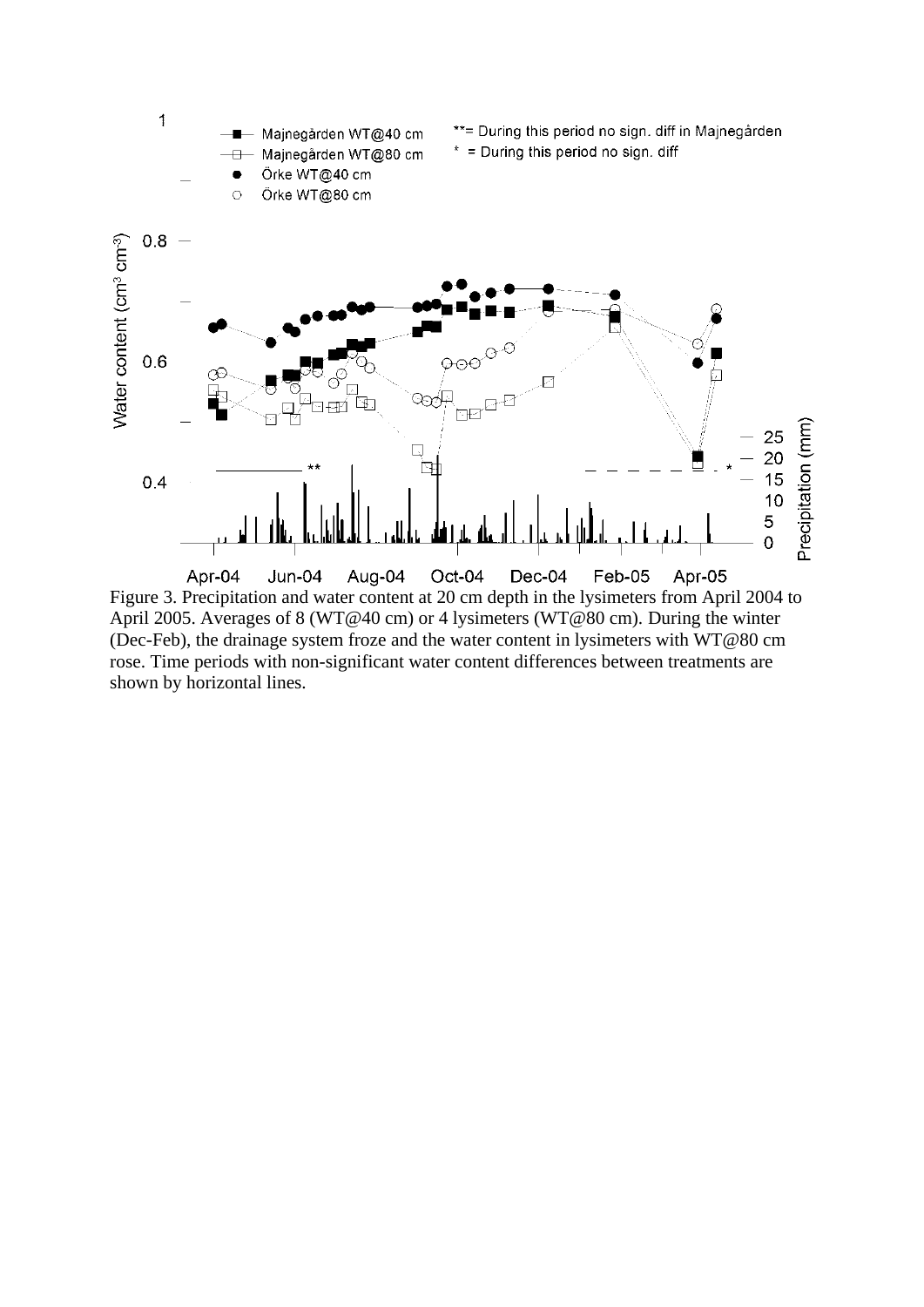

Figure 4. Carbon dioxide emissions from lysimeters with Majnegården and Örke soil with watertable at 40 cm (WT@40 cm) or watertable at 80 cm (WT@80) complemented with air temperature at gas sampling events during the experiment period April 2004 to April 2005.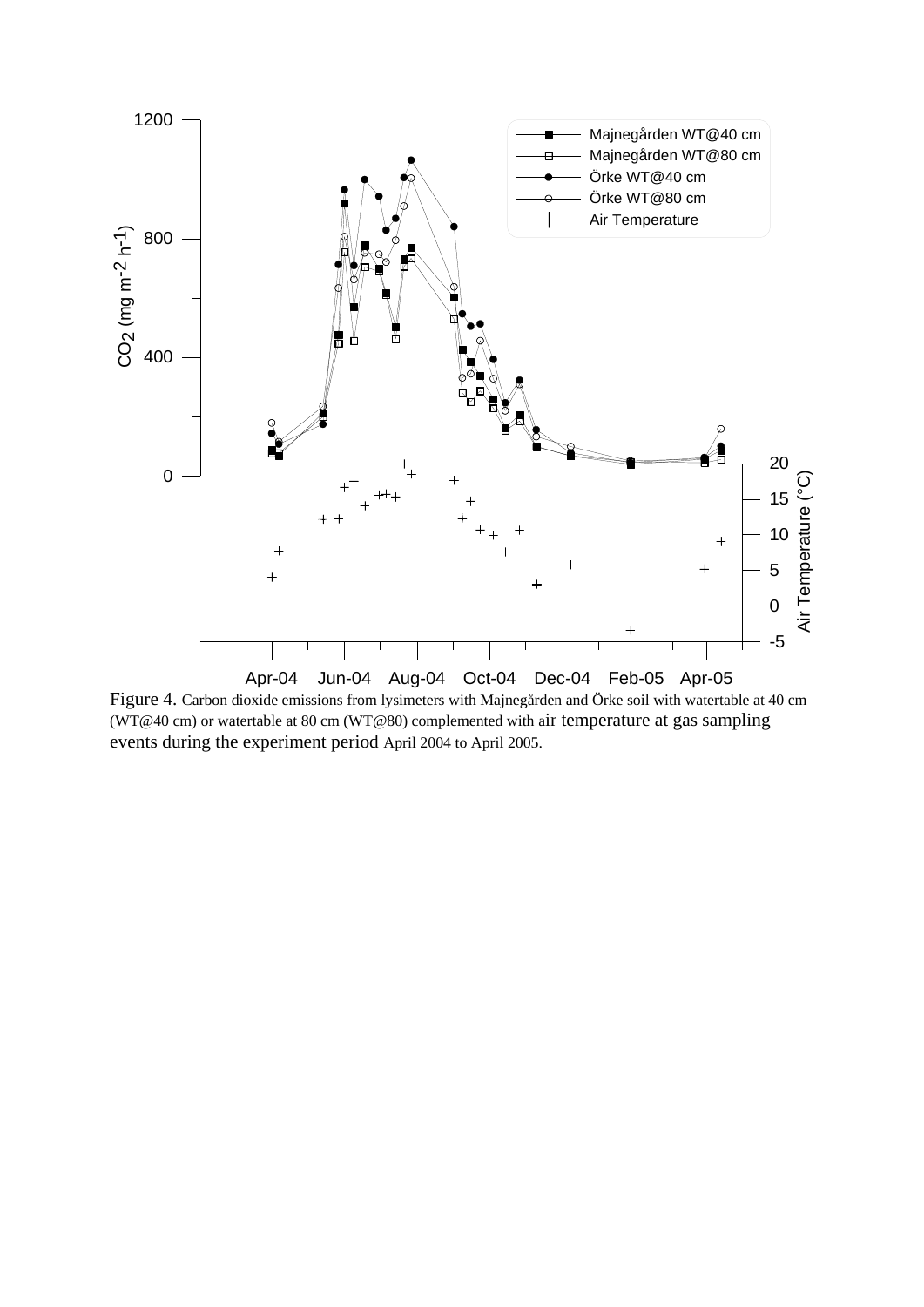

Apr-04 Jun-04 Aug-04 Oct-04 Dec-04 Feb-05 Apr-05

Figure 5. Methane and nitrous oxide emissions from lysimeters with Majnegården and Örke soil with watertable at 40 cm (WT@40) cm or watertable at 80 cm (WT@80) during the experiment period April 2004 to April 2005.



Figure 6. Incubation experiment with undisturbed soil samples from two different depths at Majnegården (0-10 cm and 30-40 cm) and from the topsoil at Örke (0-10 cm).  $CO_2$  emission rate with increasing suction (from 5 to 600 cm water column) applied to soil cores. Error bars show standard deviation.